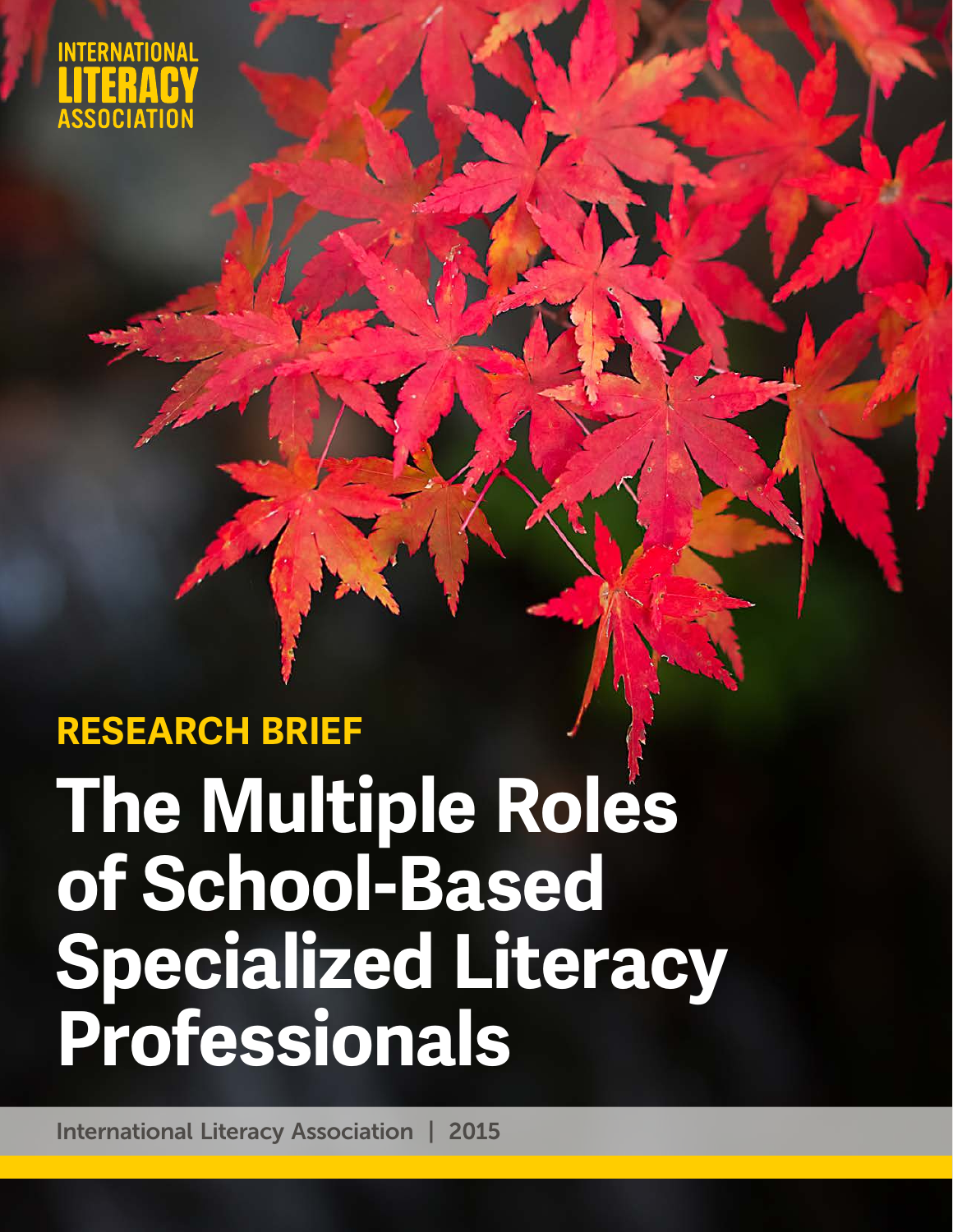oday's schools face complex and difficult challenges.<br>Classrooms are diverse; they are filled with students<br>who require differentiation, given their diverse back-<br>grounds and needs (e.g., specific learning disabilities,<br>au oday's schools face complex and difficult challenges. Classrooms are diverse; they are filled with students who require differentiation, given their diverse backgrounds and needs (e.g., specific learning disabilities, challenges of the 21st century requiring students to be prepared to function in a highly technological and global society—to be college and career ready—come very high expectations for advanced literacy competence. Moreover, although there is a notable increase in academic expectations via higher standards, such developments neither ensure educational equity nor guarantee learning for all.

As stated by Darling-Hammond (2010), students of color, English learners, and those who come from high-poverty backgrounds too often do not have access to quality teaching, well-resourced classrooms, and effective literacy programs; in other words, the opportunity to learn is limited. Thus, with the increasing diversity in home languages, content knowledge, prior experiences, and cultural understanding, there is a need for specialized literacy professionals to work collaboratively with students, teachers, school administrators, and community members to ensure achievement for all students.

To meet societal challenges, we need a highly competent teacher workforce that can (a) teach all students to learn to read and write successfully, and (b) integrate literacy in the various disciplines in ways that facilitate students' reading and writing to learn. Scholars have suggested that language and literacy proficiency are central to academic, professional, and personal success, especially related to disciplinary literacy and 21stcentury learning (Jacobs & Ippolito, 2015; Moje, 2008; C. Shanahan & Shanahan, 2014; T. Shanahan & Shanahan, 2008). With an increased national emphasis on teacher performance evaluation, there is also a call for school-based personnel who can provide the ongoing professional development needed to assist teachers in improving their classroom practices (Goe, 2013; Haertel, Rothstein, Aimrein-Beardsley, & Darling-Hammond, 2011).

Since the early 1950s, the titles and roles of the reading specialist in pre-K–12 school settings have shifted, with titles as diverse as remedial reading teacher, supervisor, literacy coach, and interventionist. For many years, the reading specialist

*There is a need for specialized literacy professionals to work collaboratively with students, teachers, school administrators, and community members to ensure achievement for all students.*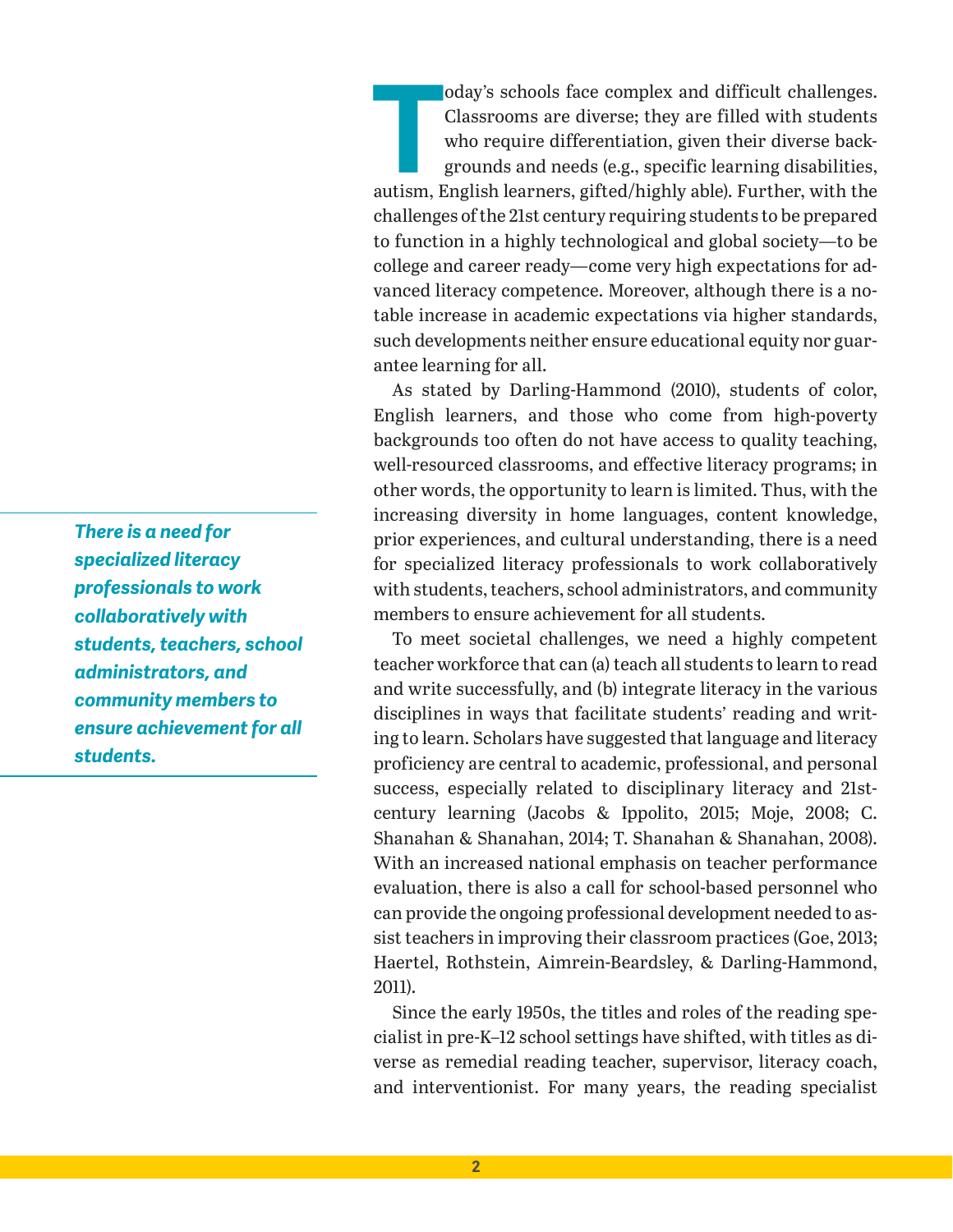was the professional who worked with students having difficulty with reading, typically in a small group or one on one. Currently, these professionals fulfill a wider variety of roles and responsibilities than ever before.

Some specialists work in classroom settings with students experiencing difficulty in learning to read and write, often providing Tier 2 and 3 interventions in Response to Intervention programs and processes. Other specialists support the instructional efforts of classroom teachers, lead data team meetings, and/or provide resources, ideas, and professional development for teachers. Still others have a larger role in leading, coordinating, and managing assessment processes. Many have multiple responsibilities, such as instructing students and providing support to teachers (Bean, 2015; Bean, Kern, et al., 2015).

Three key trends are discernible in the roles of specialized literacy professionals in schools: (1) They are known by many different names or titles; (2) they generally have roles that require them to work with both students and teachers to meet the goals of improving classroom literacy practices and student learning; and (3) they often facilitate or lead school improvement efforts that prioritize effective literacy standards, assessment, and instruction.

Research indicates that reading/literacy specialists have an impact on both students and teachers. There is evidence that literacy specialists/literacy coaches assist in designing and sustaining efforts that result in higher reading achievement (Bean, Draper, Hall, Vandermolen, & Zigmond, 2010; Biancarosa, Bryk, & Dexter, 2010; Denton, Swanson, & Mathes, 2007; Elish-Piper & L'Allier, 2011; Lockwood, McCombs, & Marsh, 2010; Matsumura, Garnier, Correnti, Junker, & Bickel, 2010; Matsumura, Garnier, & Spybrook, 2013; Neuman & Cunningham, 2009). Specialized literacy professionals have also demonstrated impact on teachers' beliefs and instructional practices (Kinnucan-Welsch, Rosemary, & Grogan, 2006; Steckel, 2009; Stephens et al., 2011; Vanderburg & Stephens, 2010). Principals from exemplary schools with specialized literacy professionals on staff indicated that they were vital to the success of the schools' reading programs (Bean, Swan, & Knaub, 2003; Dean, Dyal, Wright, Carpenter, & Austin, 2012). In sum, there appears to be both a need for and a benefit from specialized literacy professionals

*They generally have roles that require them to work with both students and teachers to meet the goals of improving classroom literacy practices and student learning.*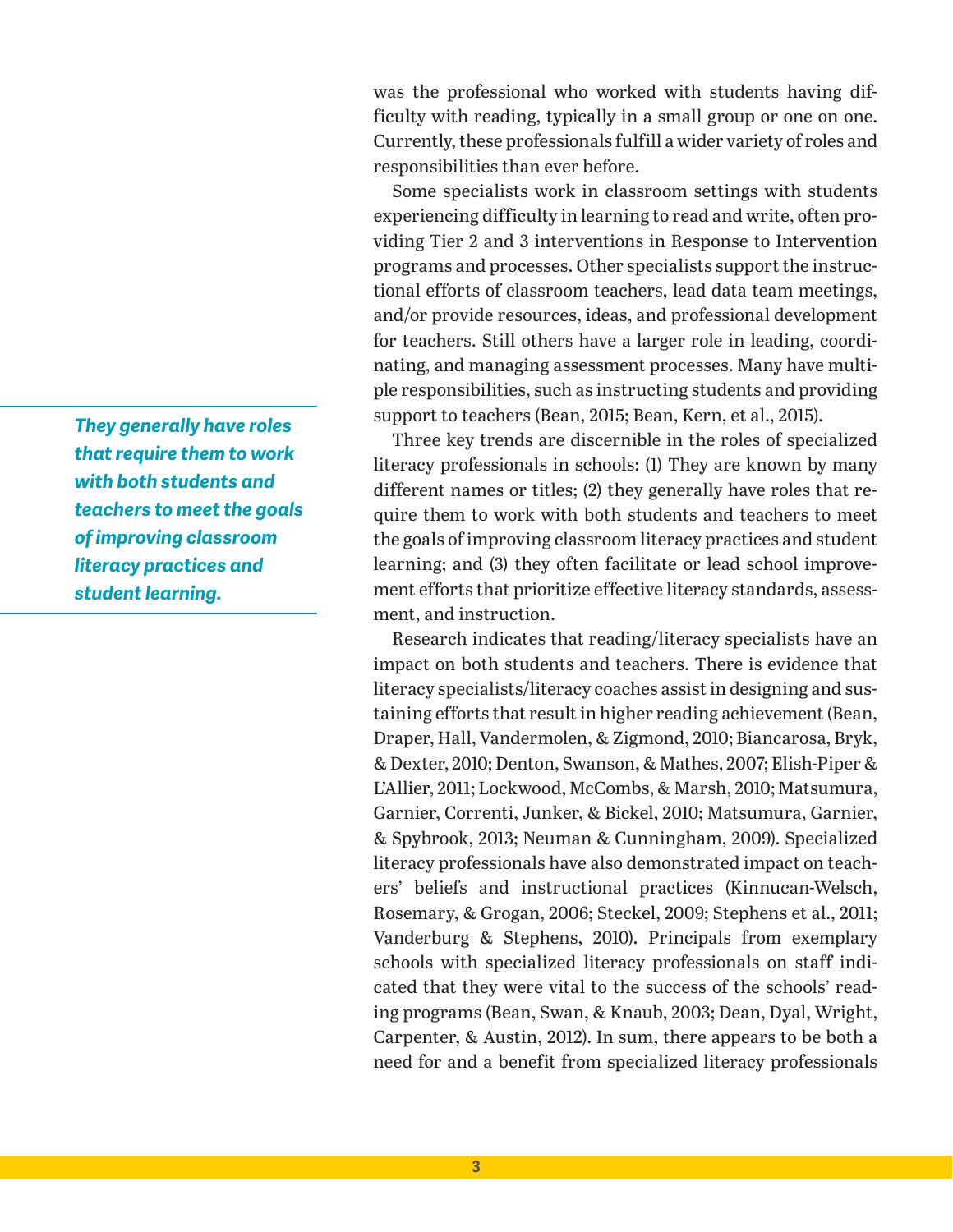working in schools to improve literacy instructional practices and students' literacy learning.

# **New Nomenclature for a Critical Specialty**

Given this evolution, the International Literary Association has now conceptualized the roles of the reading/literacy specialist and literacy coach to reflect current thinking and research about the work of these specialized literacy professionals. First, we have switched *reading* to *literacy* when describing these professionals, a change that is consistent with the recent renaming of the International Reading Association (IRA) to the International Literacy Association.

Such a change is also consistent with the current emphasis in today's schools on an integrated literacy curriculum that includes listening, speaking, reading, writing, viewing, and representing. Administrators expect those who work as specialized literacy professionals to have the skills, knowledge, and dispositions that enable them to develop, implement, and/ or evaluate curricular efforts aligned with the Common Core State Standards (National Governors Association Center for Best Practices & Council of Chief State School Officers, 2010) or other state standards that demand high-level, rigorous thinking.

We now propose to use *specialized literacy professional* as an overarching or umbrella term encompassing three major roles in schools today: the reading/literacy specialist, the literacy coach, and the school coordinator/supervisor. Our rationale is based on research evidence and economic, political, and social conditions that affect schools and how they function. Thus, we move from two separate position statements (IRA, 2000, 2004) to one that describes each of the three roles.

Although role responsibilities overlap, there are specific and meaningful distinctions among the reading/literacy specialist, literacy coach, and school coordinator/supervisor in terms of primary emphasis and in the professional qualifications needed to be effective. Clarification of these roles and qualifications will assist school and district leaders in determining which roles are most needed in specific schools and therefore whom to employ and how to determine which candidates possess the

*We now propose to use*  **specialized literacy professional** *as an overarching or umbrella term encompassing three major roles in schools today: the reading/literacy specialist, the literacy coach, and the school coordinator/supervisor.*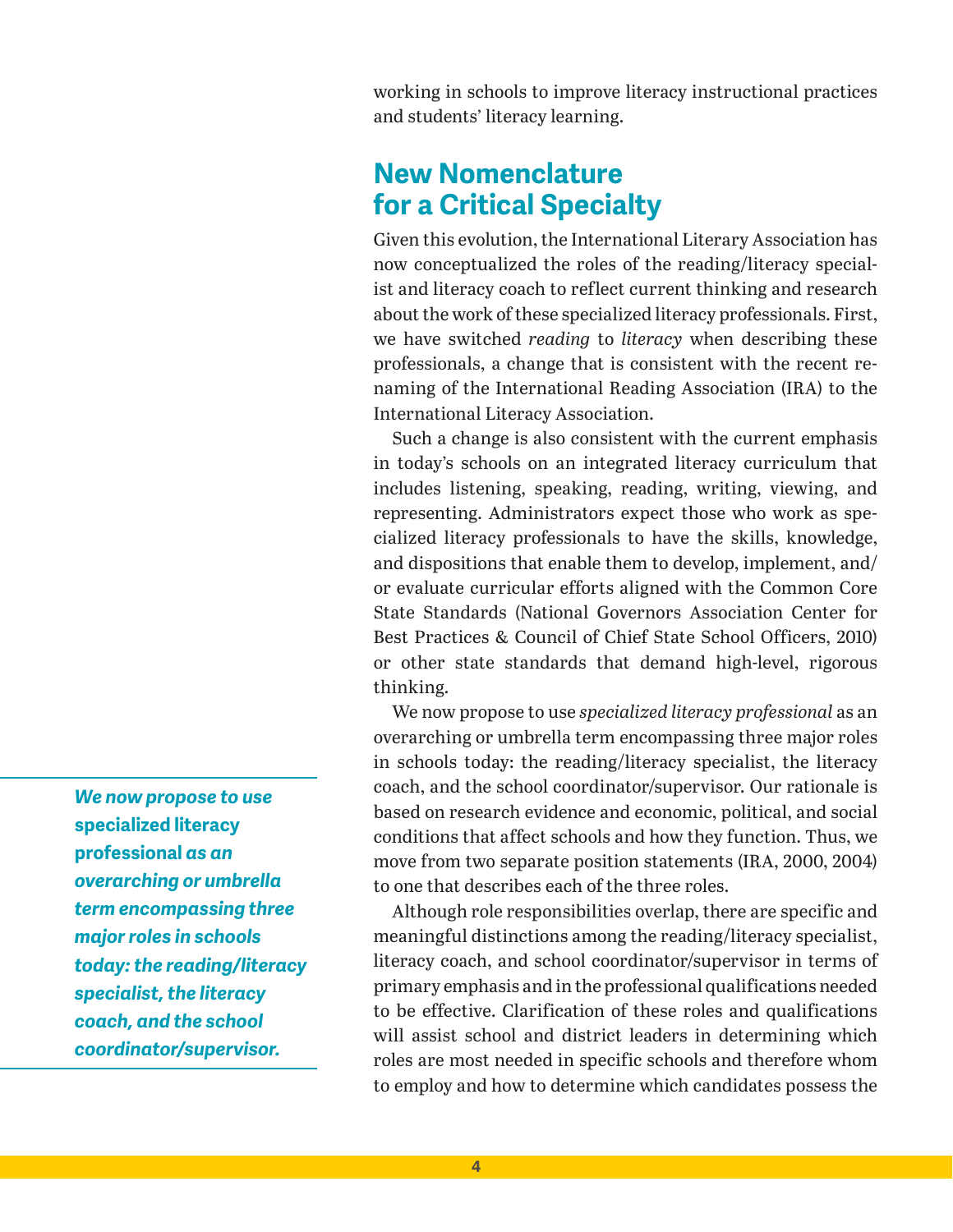*Clarification will also assist teacher educators in developing programs to prepare these professionals.*

appropriate knowledge, dispositions, experiences, and credentials. Clarification will also assist teacher educators in developing programs to prepare these professionals. In the past decade, the accreditation process of the National Council for Accreditation of Teacher Education, now known as the Council for the Accreditation of Educator Preparation, required universities preparing reading specialist candidates to include coaching activities in their certification programs, as well as to continue providing experiences that enabled graduates to teach students who were experiencing difficulties in learning to read and write. However, given program constraints, coaching experiences tended to be introductory and basic, and it was recognized that graduates would exit programs with a novice understanding of coaching, adult learning, and leadership skills. We view the following role distinctions as a way to clarify the differences between and among roles while still emphasizing that an understanding of basic coaching, facilitation, and leadership skills is important for the reading/literacy specialist.

# **Role Distinctions Versus Overlapping Responsibilities**

In a recent national study (Bean, Kern, et al., 2015), distinctions were made in the responsibilities among four response groups: coaches, reading/literacy specialists, reading teachers/ interventionists, and supervisors. These distinctions were due to emphasis or focus (e.g., literacy coaches spent more time working with teachers than with students; interventionists spent much of their time working with students). At the same time, nearly 90% of respondents, regardless of title, reported having some responsibilities for working with teachers. That is, they held literacy leadership roles in which they coached teachers, led data team meetings, provided materials and ideas for teachers, developed curriculum, and so on. The nature of those activities across role groups differed, though, with coaches spending more time in coaching activities while reading specialists, for example, spent more time serving as resources to teachers (e.g., problem solving, providing ideas and materials).

Galloway and Lesaux (2014), in their synthesis of research from 2000 to 2014 about the responsibilities and activities of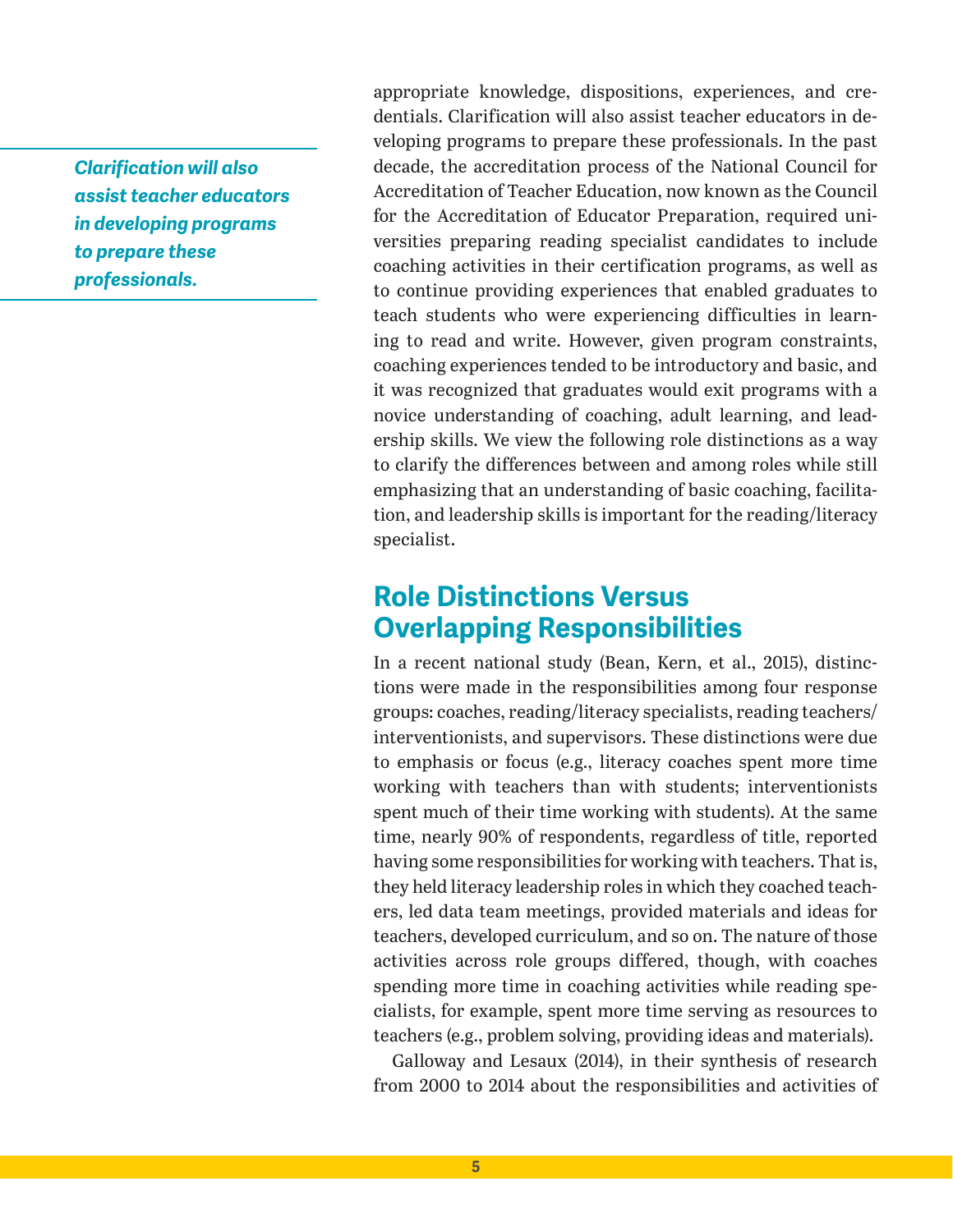reading specialists, provided additional support for the notion of multiple roles of reading specialists. The researchers found that these professionals' roles were influenced by the contexts in which they worked (e.g., student population, teacher needs), as well as by their own professional experiences and education. Galloway and Lesaux also highlighted the many challenges that specialists faced in these roles, with "some more comfortable than others" (p. 519) in roles requiring them to assume new responsibilities. In fact, the role might be conceptualized along a continuum, with some specialists working primarily in a teaching role with students and others spending the majority of their time facilitating teacher learning (e.g., coaching) or leading the literacy program in schools.

Again, given economic conditions in schools, which require personnel to be nimble (i.e., to adjust quickly to varying demands and responsibilities), literacy professionals are expected to handle multiple responsibilities. At times, a single individual in a school, regardless of title, may be expected to teach students experiencing difficulties with reading or writing, support teachers, and assist in the development of the literacy program. In some cases, these specialized literacy professionals juggle numerous job responsibilities all within the course of a single day. In other words, as Snow, Burns, and Griffin (1998) described, there is a need for "specialists who have specialized training related to addressing reading difficulties and who can give guidance to classroom teachers" (p. 333). The complexity and multiplicity of responsibilities of specialized literacy professionals call for a more clearly defined statement of the expectations and qualifications for each of the three major roles of specialized literacy professionals to help various audiences (i.e., those functioning in such roles, the schools and districts employing them, the universities preparing them) better understand how these professionals function effectively in schools.

# **Primary Roles of Specialized Literacy Professionals**

Specialized literacy professionals hold advanced certification, support student learning, and perform one or more primary roles:

*The complexity and multiplicity of responsibilities of specialized literacy professionals call for a more clearly defined statement of the expectations and qualifications for each of the three major roles of specialized literacy professionals.*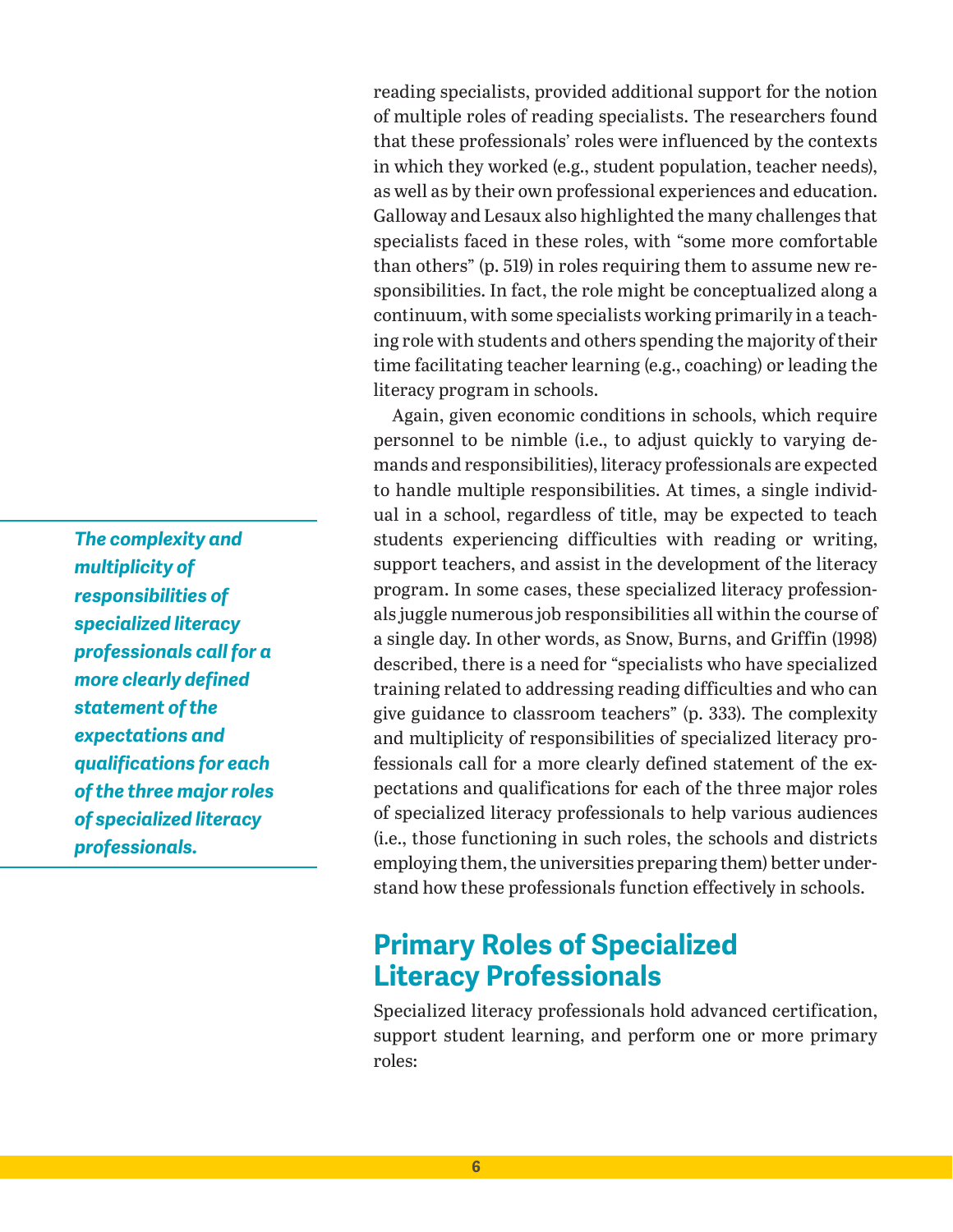- *• Reading/literacy specialists:* Working with students who are experiencing difficulties with reading or writing at all levels (pre-K–12)
- *Literacy coaches:* Improving classroom instruction by supporting teacher learning
- *Literacy coordinators/supervisors:* Developing, leading, and/or evaluating school or district literacy programs

For a more detailed description of responsibilities, see *Standards for Reading Professionals—Revised 2010* (IRA, 2010, pp. 49–50). Each of the specific roles demands somewhat unique responsibilities and tasks, some of which are obtained through formal education, on-the-job mentoring, and/or experience.

## **The Reading/Literacy Specialist**

The primary role of the reading/literacy specialist is an instructional one, predominantly working with students who are experiencing difficulties with reading and writing. At the same time, to fulfill their instructional role effectively, these specialized literacy professionals must have the skills, knowledge, and dispositions to effectively and collaboratively work with teachers to improve general classroom literacy instruction. They may support teachers by providing resources and ideas about assessment and instruction; some may have basic coaching responsibilities, such as modeling lessons, problem solving with teachers, or facilitating group discussions. Titles for these reading/ literacy specialists may vary, such as reading specialist, literacy specialist, interventionist, or reading teacher.

We continue to use the term *reading* because many states, at the present time, offer certification programs for reading specialists. However, we add the term *literacy* to reflect the comprehensive efforts of these professionals because they focus not only on reading but also on writing, listening, speaking, viewing, and representing.

The Response to Intervention initiative has had a great influence on the ways that reading/literacy specialists support readers and writers experiencing difficulty, and the title "interventionist" is often used to describe those reading/literacy specialists working in this role. This type of instructional support in literacy is critical to avoid overreferral and inappropriate placement of children with reading problems into special

*The primary role of the reading/literacy specialist is an instructional one, predominantly working with students who are experiencing difficulties with reading and writing.*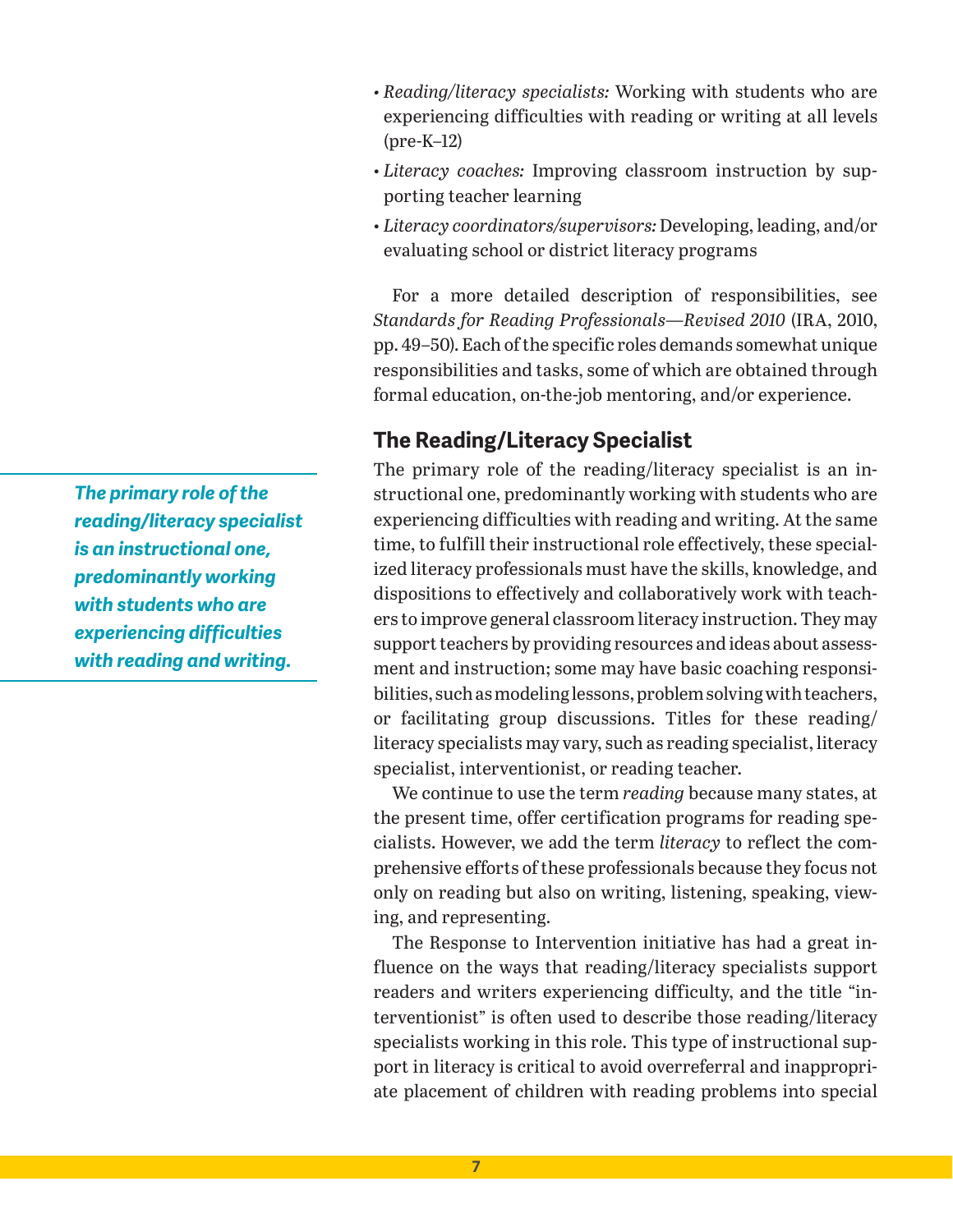education programs (Allington & Walmsley, 2007; Bursuck & Blanks, 2010; Haager, Klingner & Vaughn, 2007). These personnel are often involved in assessing the literacy learning of students through progress monitoring, assisting in data analysis and interpretation, and participating in decision making about student grouping and movement across tiers.

Bean and colleagues (2003), in their study of reading specialists working in exemplary schools, found that in addition to providing direct instruction to students, these professionals spend a great deal of time serving as resources to classroom teachers. Likewise, the results of a recent national study (Bean, Kern, et al., 2015) point to the teacher-related responsibilities assumed by reading/literacy specialists and reading teachers/interventionists. Thus, although the primary role of the reading/literacy specialist is to provide targeted instruction to students, these individuals must also have a basic understanding of adult learning and leadership skills to effectively support teachers in the schools where they work.

## **The Literacy Coach**

The major role of the literacy coach is to work with teachers and facilitate efforts to improve school literacy programs. These professionals may work with individual or groups of teachers to support them in their efforts to improve classroom instruction. At the same time, they may hold responsibilities that influence literacy programs schoolwide (e.g., developing curriculum, selecting instructional materials). Since the early 2000s, there has been a shift in the role of the reading/literacy specialist from direct teaching of students to more involvement with teacher professional development and leadership. This shift gained momentum from the No Child Left Behind Act of 2001 and its programmatic arm, Reading First, which recommended that reading coaches be employed to support teachers in implementing evidence-based reading instruction. Since that time, given economic downturns and declining resources, there has been some decrease in numbers of coaches employed in schools (Bean, Dole, Nelson, Belcastro, & Zigmond, 2015). However, many districts have funded coaching in more creative ways, shifting the responsibilities of reading/literacy specialists or identifying teacher leaders who can assist their peers in improving literacy instruction (Steinbacher-Reed &

*The major role of the literacy coach is to work with teachers and facilitate efforts to improve school literacy programs.*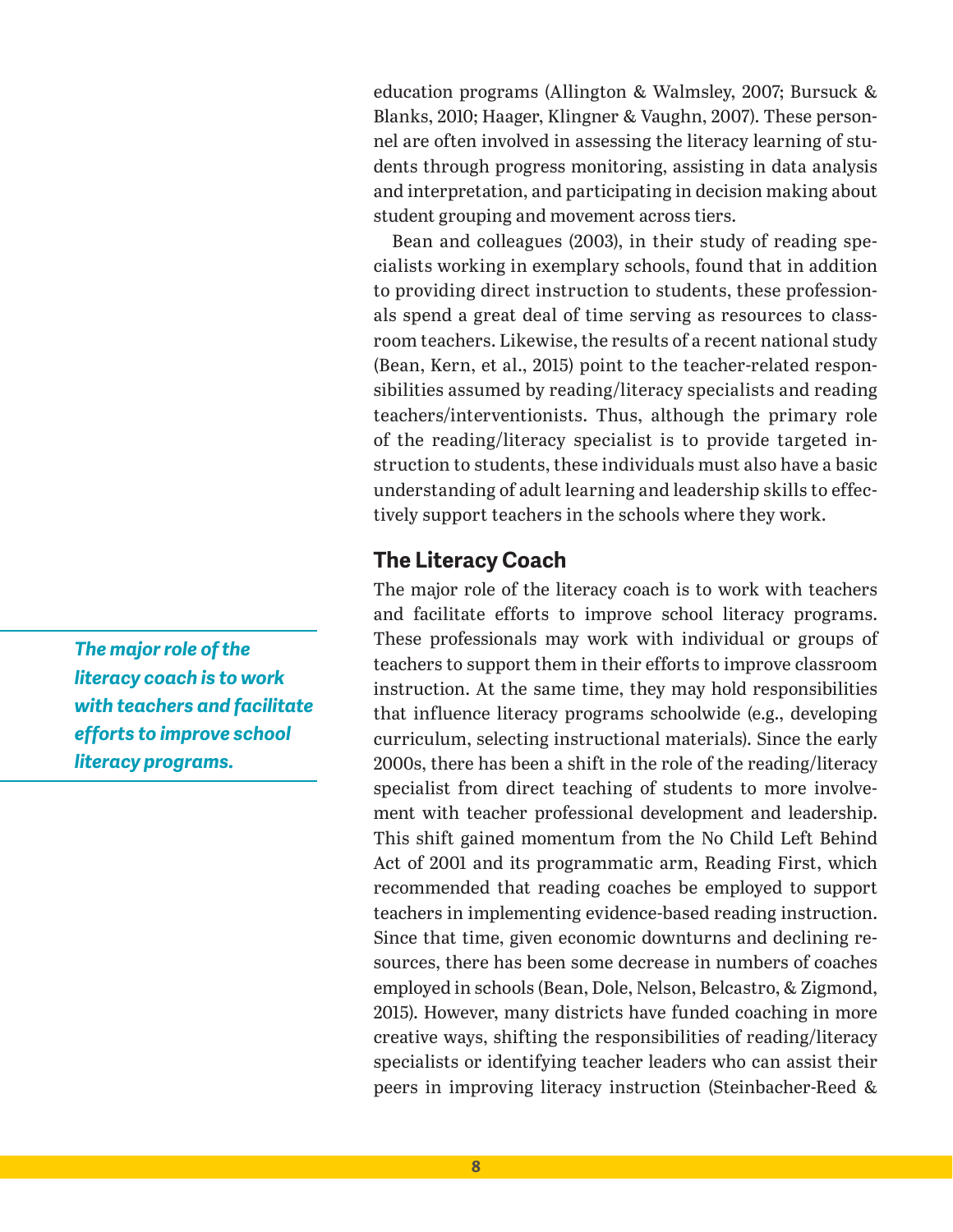Powers, 2011). Moreover, other districts have used Title I funds or monies from other state or federal grants to support coaching, either on a full- or part-time basis.

Literacy coaches have many different responsibilities, from serving as a resource to teachers to leading teachers through observation–feedback cycles as a means of providing suggestions for changes in instructional practice. Of the respondents in the national survey (Bean, Kern, et al., 2015) who self-identified as coaches, fewer numbers had certification as reading specialists or literacy coaches in comparison with a previous, similar study (Bean, Cassidy, Grumet, Shelton, & Wallis, 2002). We emphasize, therefore, the need for those who serve in such coaching roles to have the knowledge, understandings, skills, and dispositions expected of reading/literacy specialists (IRA, 2006). Without these competencies, literacy coaches might find it difficult to provide the effective job-embedded professional development that improves literacy instruction (L'Allier, Elish-Piper, & Bean, 2010).

According to Ippolito and Lieberman (2012), differences exist between coaching at the elementary and secondary levels that affect the ways in which coaches work and also the qualifications they need to be successful. The purpose of schooling is different, with secondary-level teachers focusing on teaching the content of their specific disciplines, while elementary teachers tend to focus on the development of literacy skills necessary for engaging in reading and writing across the disciplines. Teachers at the secondary level may not have an indepth understanding of literacy instruction and how it can have a positive impact on disciplinary learning. Even the culture and schedules at the secondary level can affect the work of literacy coaches (e.g., less flexibility, teachers working with many students for shorter periods of time). Thus, literacy coaches at the secondary level, especially those who do not have experience at the middle and high school levels, will need to establish credibility with their colleagues (Mason & Ippolito, 2009).

However, although there are differences, the coaching processes are similar, and Ippolito and Lieberman (2012) suggested that differences "may be more a matter of degree than of fundamental difference" (p. 69). Given the culture of secondary schools and the focus on working with teachers in the disciplines, school leaders have generated various ideas for

*Differences exist between coaching at the elementary and secondary levels that affect the ways in which coaches work and also the qualifications they need to be successful.*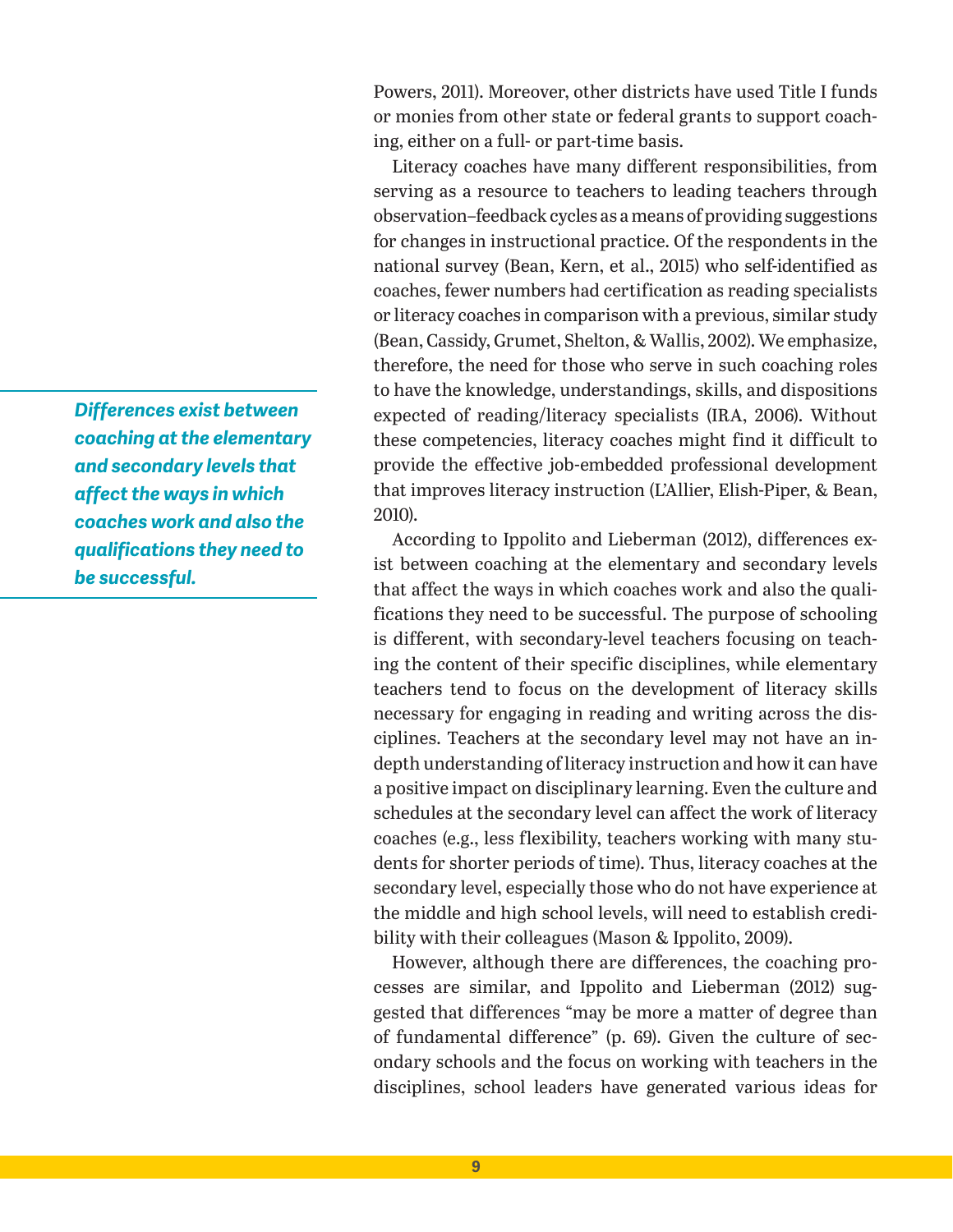implementing coaching initiatives (Bean & Eisenberg, 2009; Mason & Ippolito, 2009).

## **The Literacy Coordinator/Supervisor**

The literacy coordinator/supervisor's major responsibilities are to lead, coordinate, and/or evaluate the literacy program in schools. Findings from recent studies (Bean, Kern, et al., 2015; Galloway & Lesaux, 2014) indicated that specialized literacy professionals often have responsibilities that extend beyond working with students and teachers:

- Lead committee efforts to develop and implement the school literacy program and select or develop materials
- Collaborate with parents or community agencies to increase the effectiveness of school literacy efforts
- Write and manage proposals for Title I or other grants
- Work with school leaders, such as principals and other coordinators, to assist in school change efforts

These professionals may also be asked to work closely with administrators to implement a system of teacher performance evaluation, requiring them to make judgments about teacher performance, provide the professional learning experiences that improve teaching practices, or both. If literacy coordinators/ supervisors are asked to make judgments about teaching performance, then their role is necessarily changed from that of collegial coaching to one that requires them to participate in a more supervisory role. It is primarily for this reason that we identify the need for this third role of literacy coordinator/ supervisor. Those specialized literacy professionals who are being asked to engage in evaluation activities should be given titles that distinguish them from literacy coaches who are expected to function in a purely supportive, collegial role.

We suggest that aspects of these roles are overlapping yet increasing in intensity and scope of responsibilities and expectations. For example, in their leadership roles, all specialized literacy professionals may have coaching responsibilities, although the type and frequency of such activities differ. In this document, we include a chart of the varying levels of intensity as a means of illustrating the coaching activities that may be the responsibility of specialized literacy professionals (see Table 1).

*The literacy coordinator/ supervisor's major responsibilities are to lead, coordinate, and/or evaluate the literacy program in schools.*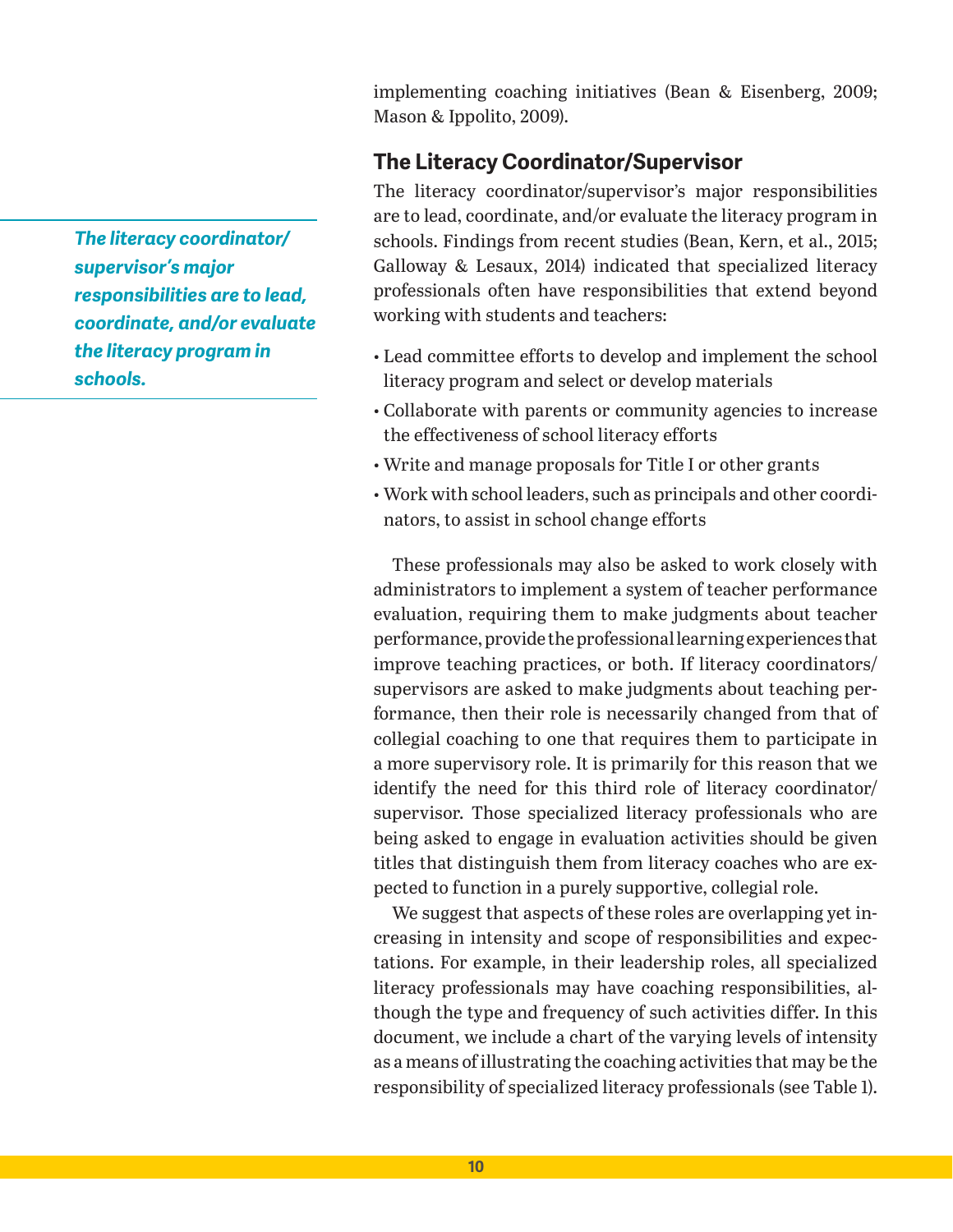### **TABLE 1. Coaching Activities (Levels of Intensity) of Specialized Literacy Professionals**

|                                                                                                                                                                                                                                                                                                                                                                                                                                                                                                                                                                                                                                                                                                                                                                                                               | Level 2                                                                                                                                                                                                                                                                                                                                                                                                                                                                                                                                                                                                                                       | Level 3                                                                                                                                                                                                                                                                                                                                                                                                                                                                                                                                                                                                                                                                            |
|---------------------------------------------------------------------------------------------------------------------------------------------------------------------------------------------------------------------------------------------------------------------------------------------------------------------------------------------------------------------------------------------------------------------------------------------------------------------------------------------------------------------------------------------------------------------------------------------------------------------------------------------------------------------------------------------------------------------------------------------------------------------------------------------------------------|-----------------------------------------------------------------------------------------------------------------------------------------------------------------------------------------------------------------------------------------------------------------------------------------------------------------------------------------------------------------------------------------------------------------------------------------------------------------------------------------------------------------------------------------------------------------------------------------------------------------------------------------------|------------------------------------------------------------------------------------------------------------------------------------------------------------------------------------------------------------------------------------------------------------------------------------------------------------------------------------------------------------------------------------------------------------------------------------------------------------------------------------------------------------------------------------------------------------------------------------------------------------------------------------------------------------------------------------|
| Level 1<br>(Informal; Building Relationships)                                                                                                                                                                                                                                                                                                                                                                                                                                                                                                                                                                                                                                                                                                                                                                 | (More Formal; Somewhat More<br>Intense; Begin to Analyze Practice)                                                                                                                                                                                                                                                                                                                                                                                                                                                                                                                                                                            | (Formal; More Intense; Focus on<br><b>Changing Practice)</b>                                                                                                                                                                                                                                                                                                                                                                                                                                                                                                                                                                                                                       |
| • Conversations with colleagues (getting<br>to know one another, identifying issues<br>or needs, setting goals, initial problem<br>solving)<br>• Establishing schedules for meeting with<br>groups of teachers and individuals<br>• Establishing norms for collaboration and<br>conversation<br>• Developing and providing materials for/<br>with colleagues<br>• Developing curriculum with colleagues<br>• Participating in professional<br>development activities with colleagues<br>(conferences, workshops)<br>• Leading or participating in study groups<br>• Assisting with assessment of students<br>• Instructing students to learn about their<br>strengths and needs<br>• Coaching on the fly (unscheduled, brief<br>meetings with teachers that provide<br>opportunities for additional coaching) | • Conversations with individual colleagues<br>about teaching, learning, and literacy<br>(analyzing data, lessons)<br>• Coplanning lessons<br>• Revisiting norms for collaboration and<br>conversation to make certain they<br>facilitate group work<br>· Holding team meetings (grade level,<br>data, department)<br>• Analyzing student work to assist<br>teacher(s) in planning instruction<br>• Analyzing and interpreting assessment<br>data (helping teachers use results for<br>instructional decision making)<br>• Making presentations at professional<br>development meetings<br>• Assisting with online professional<br>development | • Conversations focusing on coplanning,<br>coteaching, and teaching dilemmas<br>• Modeling and discussing lessons<br>• Coteaching lessons<br>• Visiting classrooms and providing<br>feedback to teachers as part of the<br>planning/observation/debrief cycle<br>• Individual and group analysis of<br>videotaped lessons of teachers<br>• Engaging in lesson study with teachers<br>• Participating in and leading professional<br>learning communities<br>• Providing support to teachers as a result<br>of teacher performance evaluation<br>outcomes<br>• Involvement in efforts to improve school<br>literacy programs<br>• Facilitating school-community<br>partnership work |

*Note*. We used two sources in the creation of this table: "Promoting Effective Literacy Instruction: The Challenge for Literacy Coaches," by R.M. Bean, 2004, *The California Reader*, 37(3), 58–63; and "Professional Learning as the Key to Linking Content and Literacy Instruction," by J. Ippolito, 2013, in J. Ippolito, J.F. Lawrence, and C. Zaller (Eds.), *Adolescent Literacy in the Era of the Common Core: From Research Into Practice* (pp. 215–234), Cambridge, MA: Harvard Education Press.

# **Importance of Leadership and Coaching for All Roles**

There is strong evidence that a key factor in school improvement is shared or distributed leadership, in which teachers are engaged in decision making, and schools become places of learning for both teachers and students (Bryk, Sebring, Allensworth, Luppescu, & Easton, 2010). In a study investigating the influence of leadership on student learning, Louis, Leithwood, Wahlstrom, and Anderson (2010) found that collective leadership, in which many partners have a voice in making school decisions, is closely linked to student achievement.

In a study of the role of personnel in schools implementing Response to Intervention, Bean and Lillenstein (2012) found that collaboration was the norm: Each school had a leadership team composed of reading specialists or coaches, specialized educators, the principal, and often the psychologist or other specialized professionals. These individuals worked collaboratively with teachers to discuss schoolwide data and make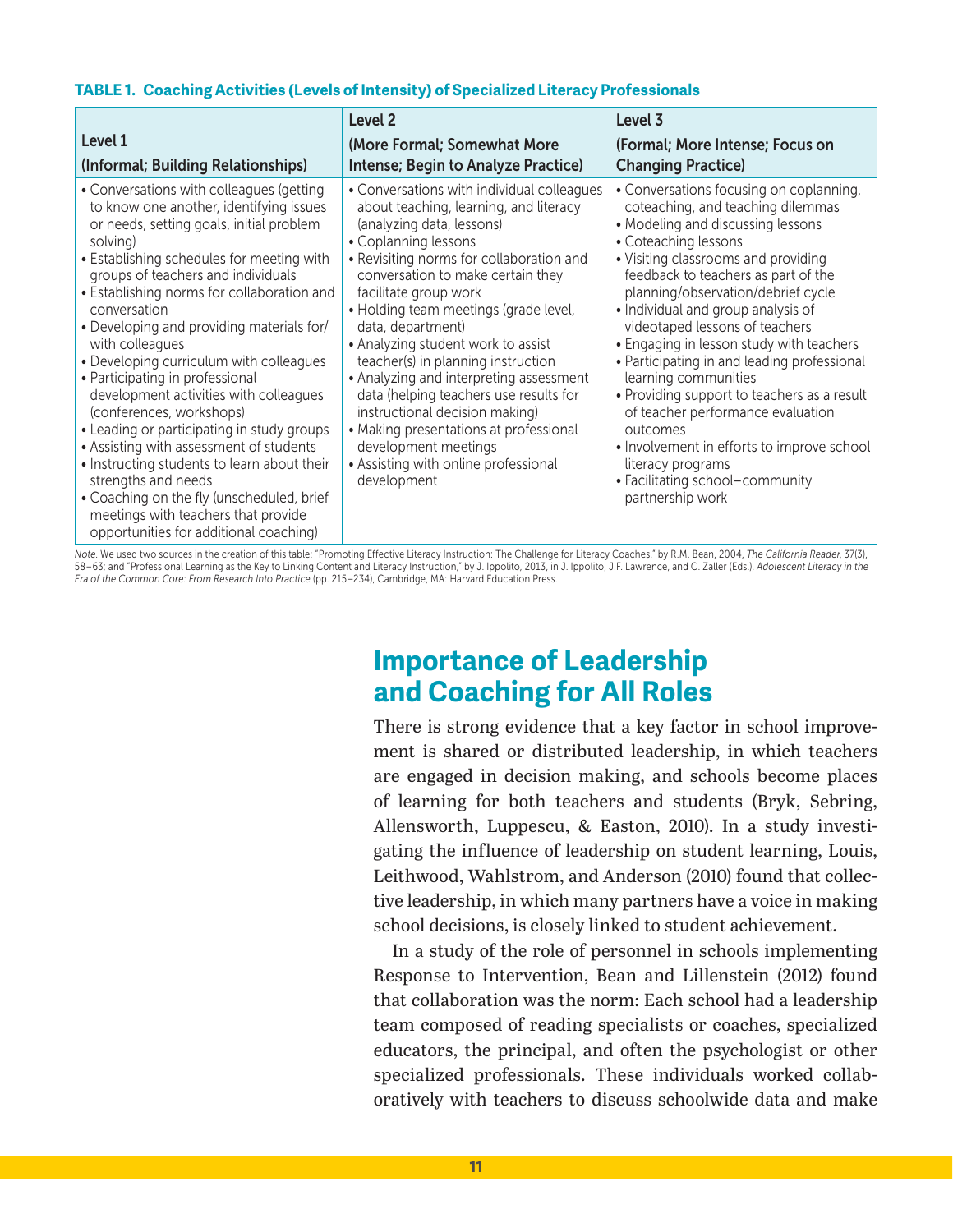recommendations about the use of data to inform instruction. Two key findings were (1) the important roles of specialized literacy professionals (i.e., coaches, reading specialists) in supporting teachers and leading the development and implementation of the literacy program, and (2) the frequency with which these specialized literacy professionals worked as a team to lead school improvement efforts.

Specialized literacy professionals are finding themselves in leadership roles, not only in serving as a resource to teachers but also in leading professional learning activities and facilitating the development of professional learning communities as a means of developing schoolwide literacy improvement (Bean & Swan Dagen, 2012; Calo, Sturtevant, & Kopfman, 2015). As school leaders, they have important responsibilities for assisting teachers as they implement curriculum or programs in response to district, state, or federal policy about literacy assessment or instruction (Coburn & Woulfin, 2012). Given the many different ways that specialized literacy professionals work with teachers, they need to be knowledgeable about leadership, school change, and adult learning. Table 2 identifies guidelines for literacy leadership in schools (Costello, Lipson, Marinak, & Zolman, 2010).

#### **TABLE 2. Guidelines for Literacy Leadership**

- *Have a literacy vision.* A vision is a bridge from the present to the future. Create and communicate a powerful but simple literacy vision. Build trust by involving all stakeholders. Avoid decision paralysis. After sharing the vision, make sure it is communicated accurately.
- *Be a model for effective collaboration and communication.* Personalize communication about literacy efforts by communicating face to face as often as possible. During challenging discussions, pose questions that encourage sharing of information. Actively listen before offering suggestions or making a decision.
- *Build trust.* Literacy leaders need to be perceived as working consciously and consistently on behalf of all readers. Take actions that are concrete and directly observable by the (other) staff. For example, teach core or intervention lessons to learn about the needs of your readers. Offer to demonstrate a technique or method you suggest. Be consistent in your support and make sure that you follow up.
- *Be credible.* Promote situational interest and commitment to students by honoring all student data. Carefully analyze how and why instruction and/or interventions are working or not working. Articulate the attributes of instruction that cause students to gain in proficiency. Effectiveness can be replicated only if it is understood and defined.
- *Encourage emotions.* Feelings inspire people to act. Approaching literacy from strictly an analytical perspective can hinder the ability to feel. Be sure to link the efforts of teachers and others to the gains made by students. Attribute students' growth to the specific actions of the teachers working on their behalf.

*Note*. Adapted from "New Roles for Educational Leaders: Starting and Sustaining a Systemic Approach to RTI," by K.A. Costello, M.Y. Lipson, B. Marinak, and M.F. Zolman, 2010, in M.Y. Lipson and K.K. Wixson (Eds.), *Successful Approaches to RTI: Collaborative Practices for Improving K–12 Literacy* (pp. 231–260), Newark, DE: International Reading Association. Copyright 2010 by the International Reading Association.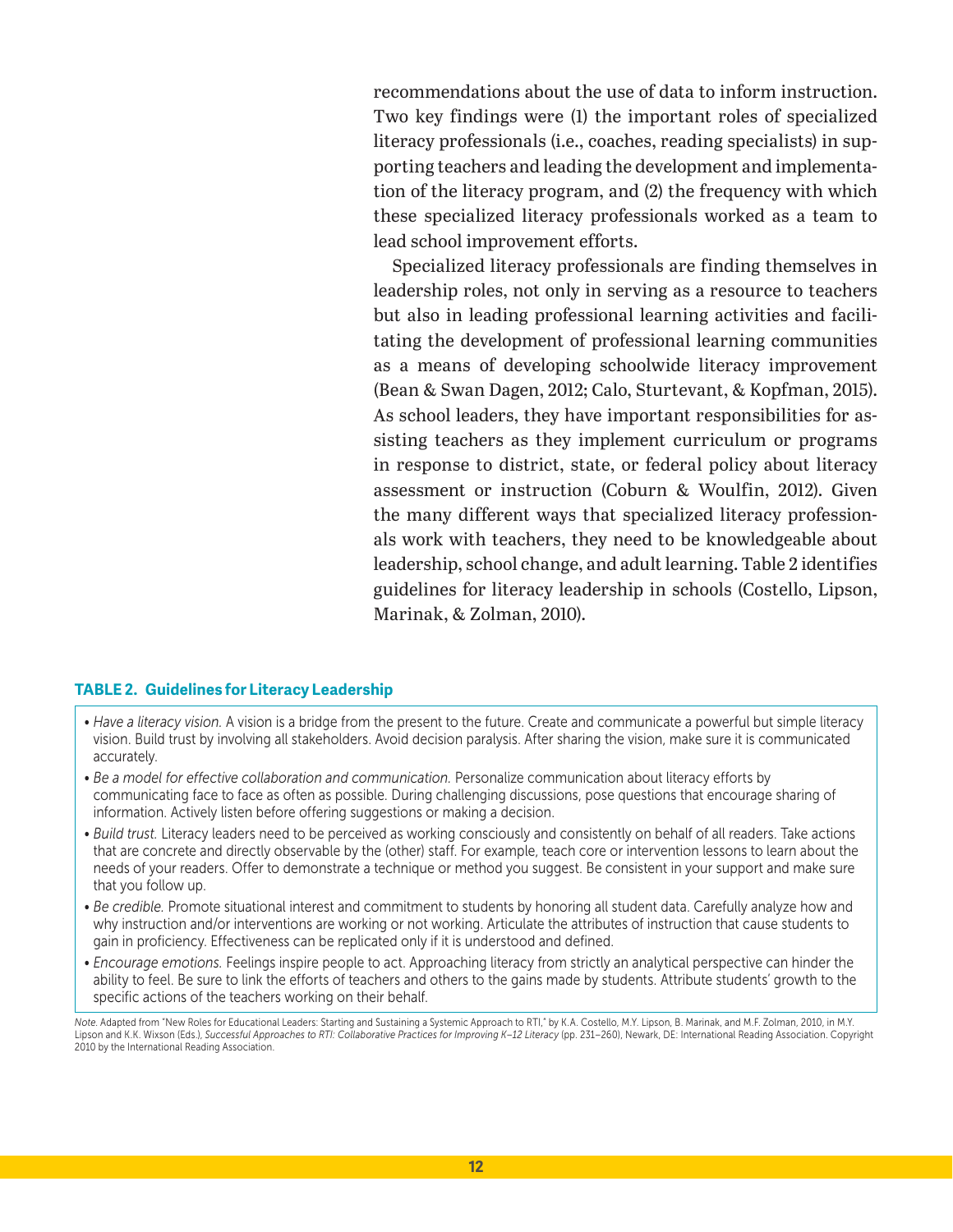# **Qualifications of Specialized Literacy Professionals**

One of the challenges faced by those in institutions offering reading/literacy specialist certification is how to develop programs that prepare candidates with a strong foundation of literacy research and instruction while simultaneously teaching them how to assume responsibility for teaching students who experience difficulty with reading and writing, coaching teachers, and facilitating the development of a rigorous and differentiated literacy program schoolwide. In the past, many institutions did not include the coursework or experiences necessary for these candidates to effectively assume coaching or leadership tasks in schools (Quatroche & Wepner, 2008; Wepner & Quatroche, 2011). However, given the requirements of the 2010 IRA Standards, many more institutions have shifted to include preparation experiences that take into account the leadership and coaching roles that specialists and coaches often assume in schools.

Another challenge is that some teachers begin reading/ literacy specialist programs with limited classroom teaching experience. Prior to taking a specialized position that puts them in a coaching or leadership role, candidates likely need on-the-job experiences working with students experiencing difficulty with reading and writing, and serving informally as resources to teachers. Such experiences in schools with students may be a prerequisite to becoming a specialist, necessary to develop the competencies needed for later, more challenging positions and to earn credibility with future colleagues. With increasing expectations for specialists to assume leadership roles, they also need on-the-job mentoring from a more experienced colleague to transition from teaching students to leading and mentoring teachers. In Table 3, we show some major distinctions for the three primary roles, highlighting differences in experiences, knowledge of literacy, and understanding of leadership/organizational change.

To assist teacher educators in preparation programs intended for specialized literacy professionals, we make the following recommendations:

• All specialized literacy programs should include an extensive core foundation in literacy knowledge and research beyond that of initial teacher preparation. In addition to extending

*Such experiences in schools with students may be a prerequisite to becoming a specialist, necessary to develop the competencies needed for later, more challenging positions and to earn credibility with future colleagues.*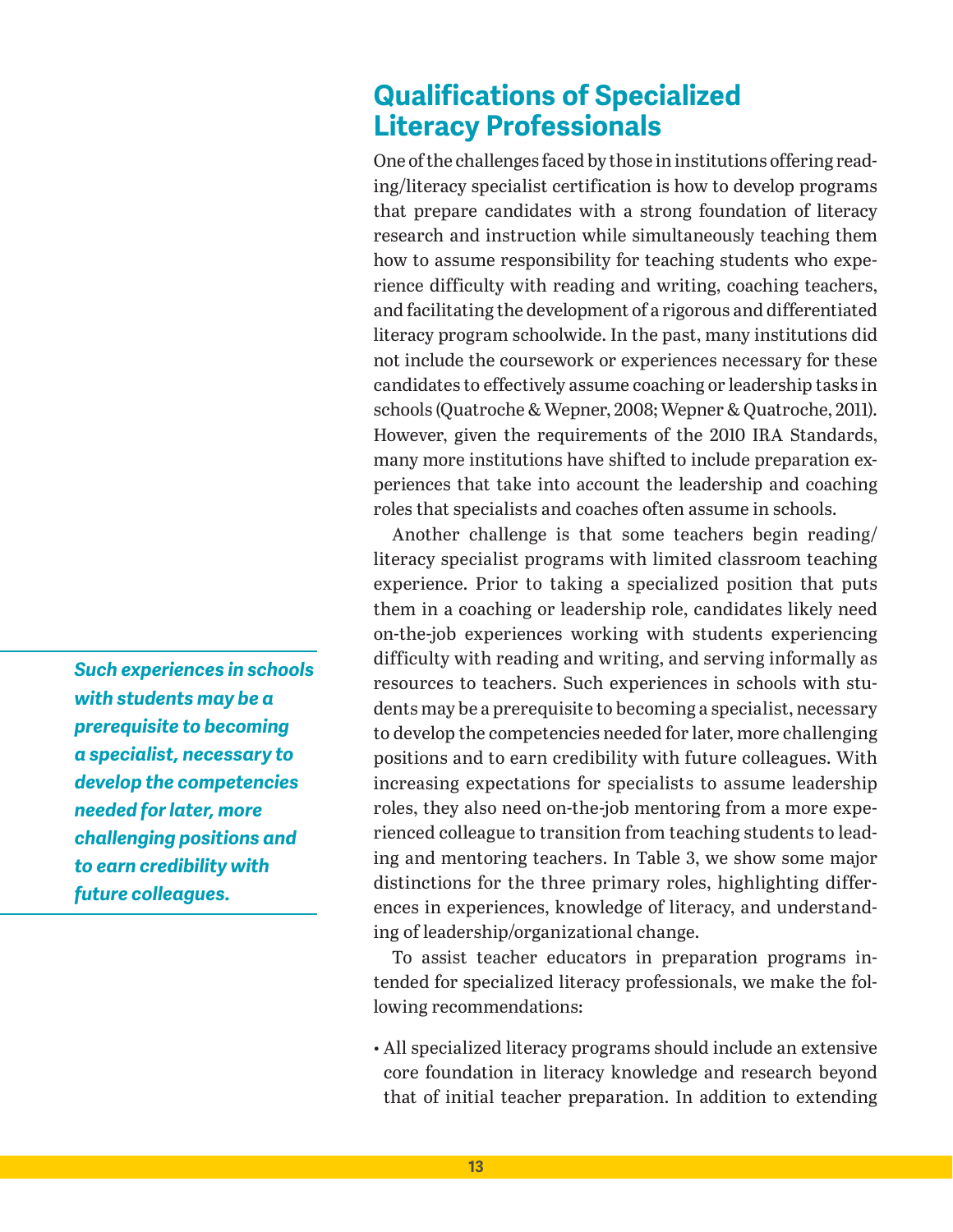| Domain                                 | <b>Reading/Literacy</b><br><b>Specialist</b>                                                                                                                                                                      | <b>Literacy Coach</b>                                                                                                                                                                                                                                                                                                                                      | <b>Literacy Coordinator/Supervisor</b>                                                                                                                                                                                                                                                                                                 |
|----------------------------------------|-------------------------------------------------------------------------------------------------------------------------------------------------------------------------------------------------------------------|------------------------------------------------------------------------------------------------------------------------------------------------------------------------------------------------------------------------------------------------------------------------------------------------------------------------------------------------------------|----------------------------------------------------------------------------------------------------------------------------------------------------------------------------------------------------------------------------------------------------------------------------------------------------------------------------------------|
| Professional<br>experiences            | • Excellent classroom<br>teachers (two years of<br>teaching experience by<br>completion of reading/<br>literacy certification<br>program)                                                                         | • Reading/literacy specialist certification<br>• Minimum of four years of teaching<br>experience-if possible, at the levels of<br>the teachers they coach<br>• Experiences working with teaching<br>peers (e.g., leading professional<br>development sessions, leading data<br>meetings, book clubs, teacher study<br>groups)                              | • Reading/literacy specialist certification<br>• Minimum of three years as a literacy<br>specialist or coach-if possible, at all<br>levels they supervise<br>• Experience in writing grant proposals,<br>curriculum development, teacher<br>support, observation, and mentoring<br>• Strong understandings of research<br>applications |
| Knowledge<br>and skills of<br>literacy | · In-depth knowledge of<br>reading/literacy processes,<br>acquisition, assessment, and<br>instruction (pre-K-12)                                                                                                  | • In-depth knowledge of reading/literacy<br>processes, acquisition, assessment,<br>evaluation, and instruction (pre-K-12)<br>• Understanding of pre-K-12 literacy<br>curriculum and standards<br>• Ability to use current knowledge to<br>transform instruction and assessment<br>at the classroom level and to influence<br>change at the school level    | • Extensive knowledge of literacy<br>programs, materials, standards,<br>curriculum, and data-based decision<br>making<br>• Ability to use current research and<br>policy to transform instruction and<br>assessment at the school level                                                                                                |
| Knowledge<br>of change<br>processes    | • Knowledge of<br>organizational change<br>and distributed or shared<br>leadership<br>• Knowledge of adult learning<br>theory<br>• Application of adult learning<br>theory, including basic<br>coaching practices | • Knowledge and understanding of<br>factors that affect teacher change<br>• Application of adult learning theory<br>to practice in working with teachers,<br>including understanding of various<br>coaching models and techniques<br>• Understanding of how to lead a<br>change process in schools (writing<br>curriculum, leading improvement<br>efforts) | • Knowledge of effective leadership<br>goals and principles to promote<br>change<br>• Extensive understanding of how to<br>facilitate professional development,<br>engage learners in collaborative<br>processes, and support teacher efforts<br>• Understanding of organizational<br>change and leadership                            |

#### **TABLE 3. Matrix for Roles of Specialized Literacy Professionals**

*Note*. For more detailed explanations, see *Standards for Reading Professionals—Revised 2010*, by the International Reading Association, 2010, Newark, DE: Author.

candidates' knowledge of foundational areas of reading (e.g., vocabulary, comprehension, phonics, emergent literacy, fluency), the coursework should be inclusive of contextual factors influencing student learning (e.g., second-language learning, child development) and of the wide range of literacy knowledge (e.g., writing instruction, oral language). This instruction should be grounded in research on best practices, including how to understand and apply research findings.

• All specialized literacy professional programs should include a supervised practicum experience in which candidates engage with students experiencing difficulties with reading and writing, their families, and their teachers to extend candidates' experiences with appropriate planning, assessment, and instruction. Further, the practicum experience should include various experiences related to adult learning and leadership. Embedded throughout the program, such experiences will assist those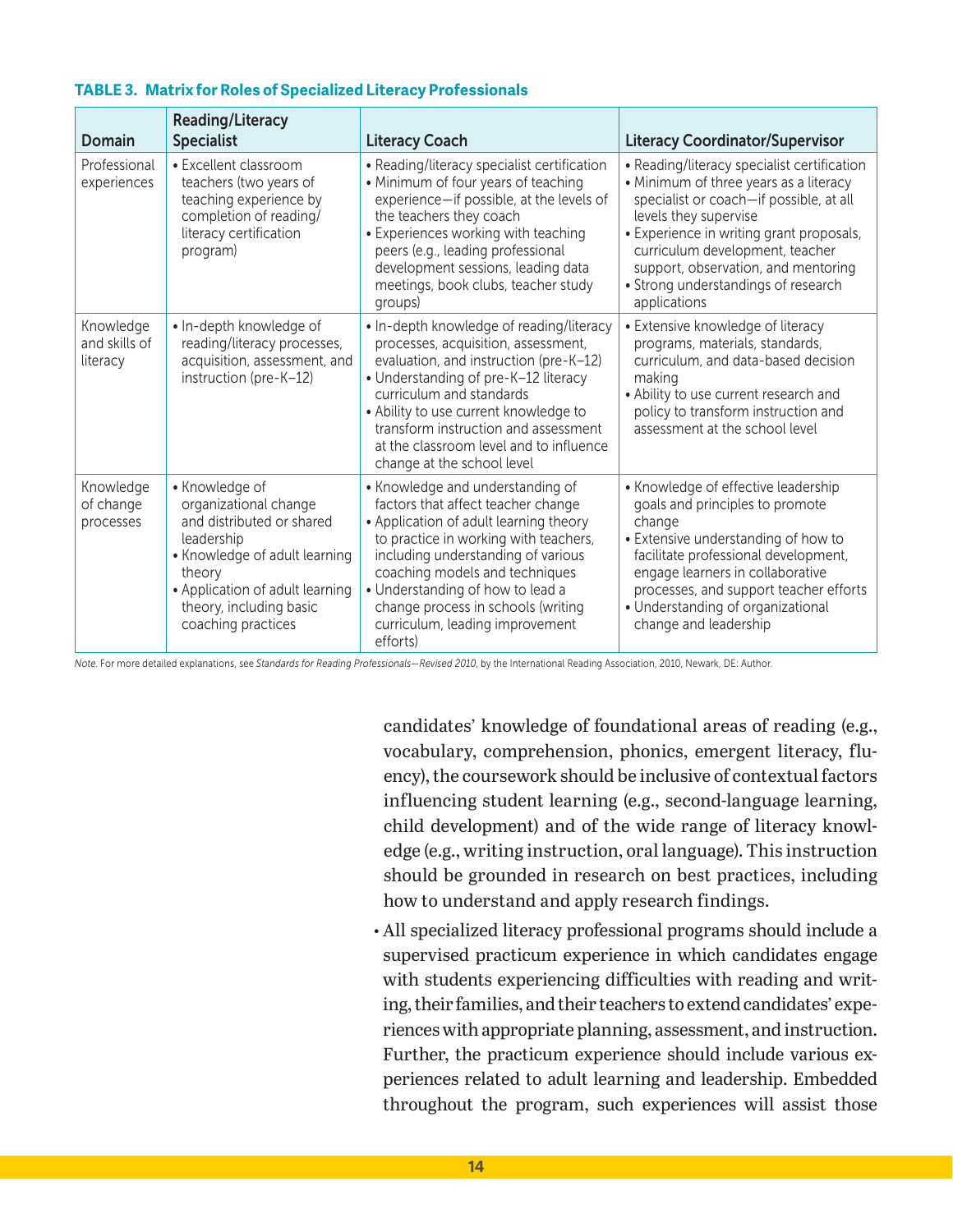*All programs with online coursework and experiences should maintain the same expectations for literacy practicum and fieldwork as they might in a schoolbased or campus setting.*

with limited teaching and school experience in working with colleagues in both a formal and informal manner (e.g., facilitating professional learning communities, serving as a resource).

- Furthermore, those who will function as literacy coaches or literacy coordinators/supervisors should take more advanced coursework and engage in practicum experiences that include the following: information on leading professional development/learning with adults, collaboration with other stakeholders (e.g., administrators, colleagues, families, community members), and theory and research about instruction in the English language arts and the disciplines.
- All programs with online coursework and experiences should maintain the same expectations for literacy practicum and fieldwork as they might in a school-based or campus setting. For example, online experiences should include interactions with families, teaching a diverse range of students (both academically and culturally), and engaging with teaching colleagues on data-informed instructional decision making. Any practicum offered in an online environment should include online simulations, extensive video capture of teaching interactions, and reflections on the content between the graduate student and the instructor/supervisor.
- Although classroom teachers may enter a reading/literacy specialist program with limited teaching experience, they should have at least two years of teaching experience prior to assuming a reading/literacy specialist position. The graduatelevel certification program should prepare professionals to more effectively teach literacy and select targeted literacy interventions, especially for those students with diverse learning needs and abilities.

# **Recommendations**

We conclude by offering specific recommendations to four vital stakeholder groups concerned with the preparation, employment, achievement, and professional development of specialized literacy professionals.

## **States and Federal Policymakers**

• Provide support for preparation and professional development for all specialized literacy professionals, with high expectations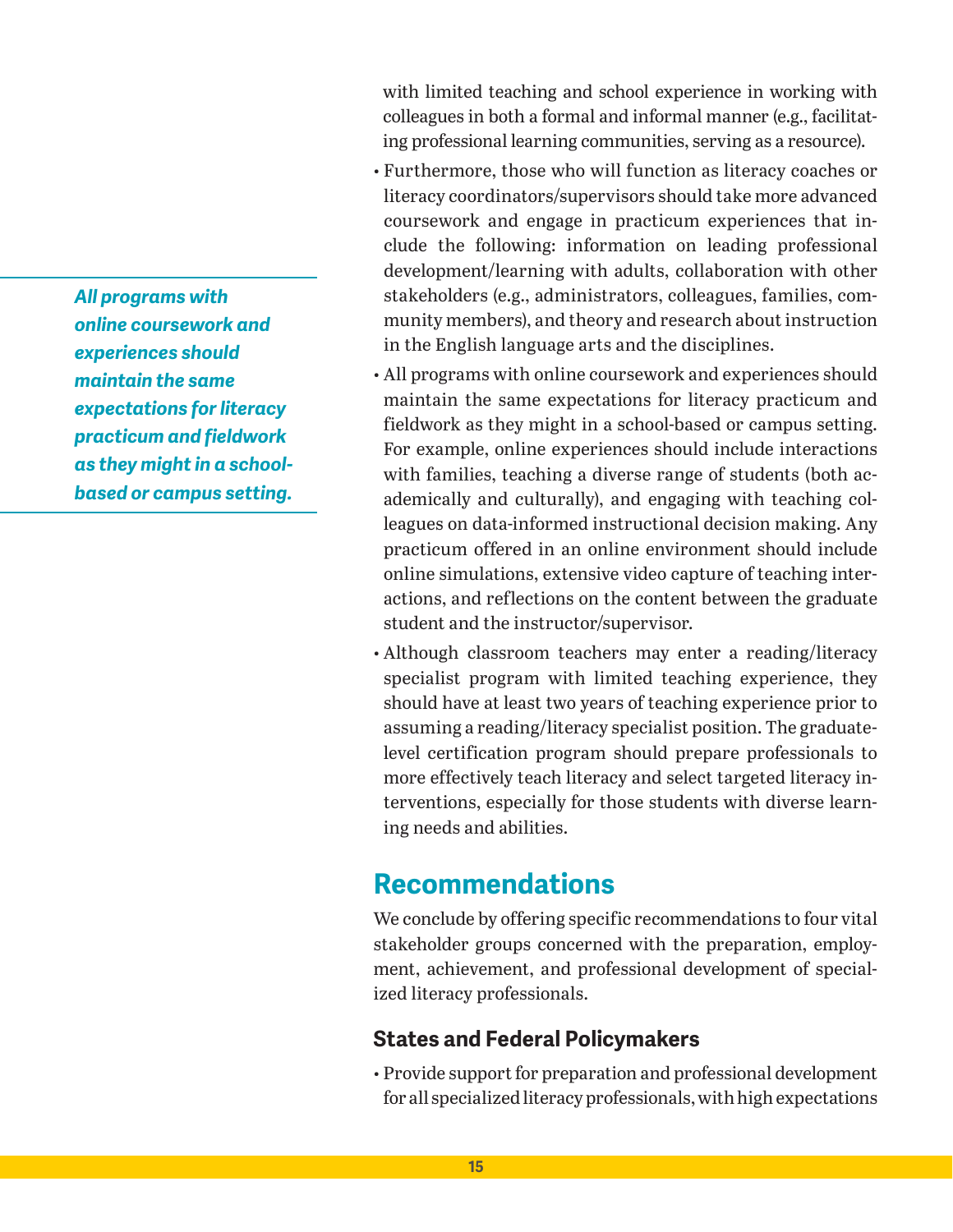for the education, knowledge, and skills of all role groups, and for educators providing the professional development.

- Design state-level requirements for certification and endorsement programs that reflect the broad field of current research, as well as extensive research in specific areas of literacy learning.
- Require practicum experiences in certification programs by which candidates can demonstrate their deep understanding of literacy and how to apply that understanding to work with students, teachers, and families.

# **School District Administrators and School Boards**

- Employ specialized literacy professionals who have the qualifications to perform the tasks/activities of the specific role. Each position should have a clear and differentiated job title and written expectations for job roles and responsibilities.
- Provide ongoing, job-embedded support and professional learning experiences for all specialized literacy professionals in the district. Consider assigning mentors to novice professionals or encourage participation in various professional learning activities, including the formation and support of in-district and cross-district networks of reading/literacy specialists/coaches/coordinators.
- Conceptualize each position relative to expectations for time spent with students and/or teachers. Reconceptualize each position, as needed, based on new policies and budget shifts, to preserve instructional and coaching roles for literacy professionals.
- Provide principals, administrators, and/or supervisors who support and evaluate literacy professionals with extensive preparation and understanding of literacy goals, practices, and expectations. An evaluator of specialized literacy professionals should have extensive experience and knowledge of literacy practices.
- Engage in collaborative conversations in which knowledgeable specialized literacy professionals are key stakeholders in the decision-making process relative to curriculum, materials, instruction, and assessment of literacy practices in the district.

# **Specialized Literacy Professionals**

• Stay current on literacy research, practices, and policies to lead schools and districts in making strong and reliable decisions that positively impact all students and teachers.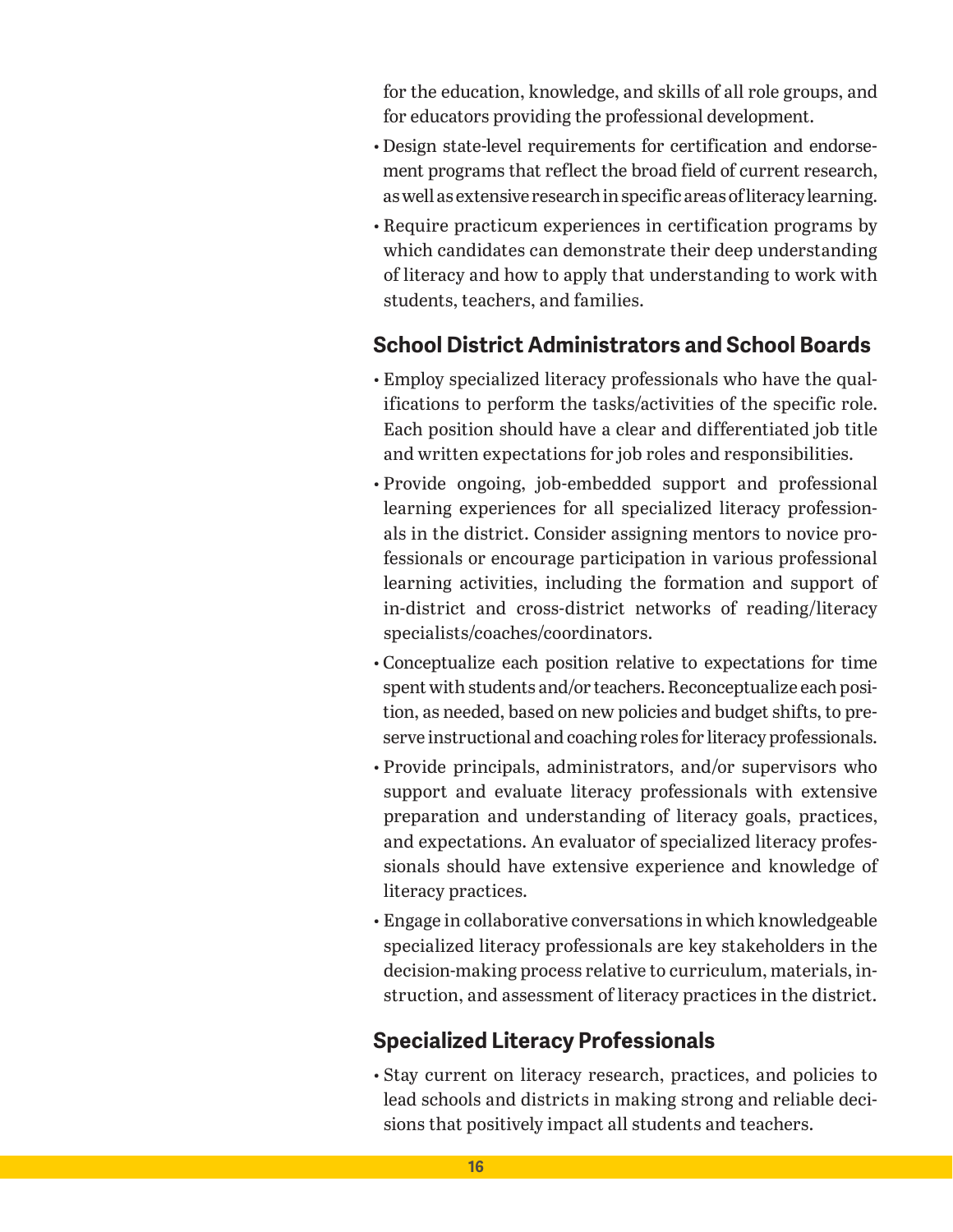- Facilitate positive interactions among school and district administrators, principals, classroom teachers, reading specialists, students, and parents. Create a shared understanding of the roles and responsibilities of literacy professionals.
- Fulfill a professional role with respect for others, meaningful interactions with colleagues, and reflection on feedback from other educators and from experiences.
- Maintain high expectations for any newly adopted intervention, including extensive research and investigation of the approach and needs of students in the district or school.
- Engage in continuous learning on how to lead and engage adults (e.g., teaching colleagues) in professional development, data-based decision making, study groups, and so forth. Understand how to lead and/or participate in a change process within schools to improve literacy practices and improve outcomes for all learners.

## **Teacher Educators and Professional Development Providers**

- Build collaborative partnerships with faculty in a variety of disciplines to facilitate an integrated and comprehensive view of literacy as a foundation for all learning.
- Build collaborative partnerships with school districts and specialized literacy professionals to facilitate strong and effective supervised practicum experiences for teacher candidates.
- Provide opportunities for specialized literacy professionals to work with and advocate for diverse learners in a variety of school settings.
- Engage in continuous learning on ways to lead and engage specialized literacy professionals in research-based curriculum and instruction, professional development, data-informed decision making, communication technologies, study groups, and so forth. Understand and provide experiences on how specialized literacy professionals become leaders and/or participate in a change process within schools to improve literacy practice.
- Stay current on literacy research, practices, and policies to provide candidates and teachers with up-to-date information.
- Provide principals, administrators, and/or supervisors who evaluate literacy professionals with extensive preparation and understanding of literacy goals, practices, and expectations.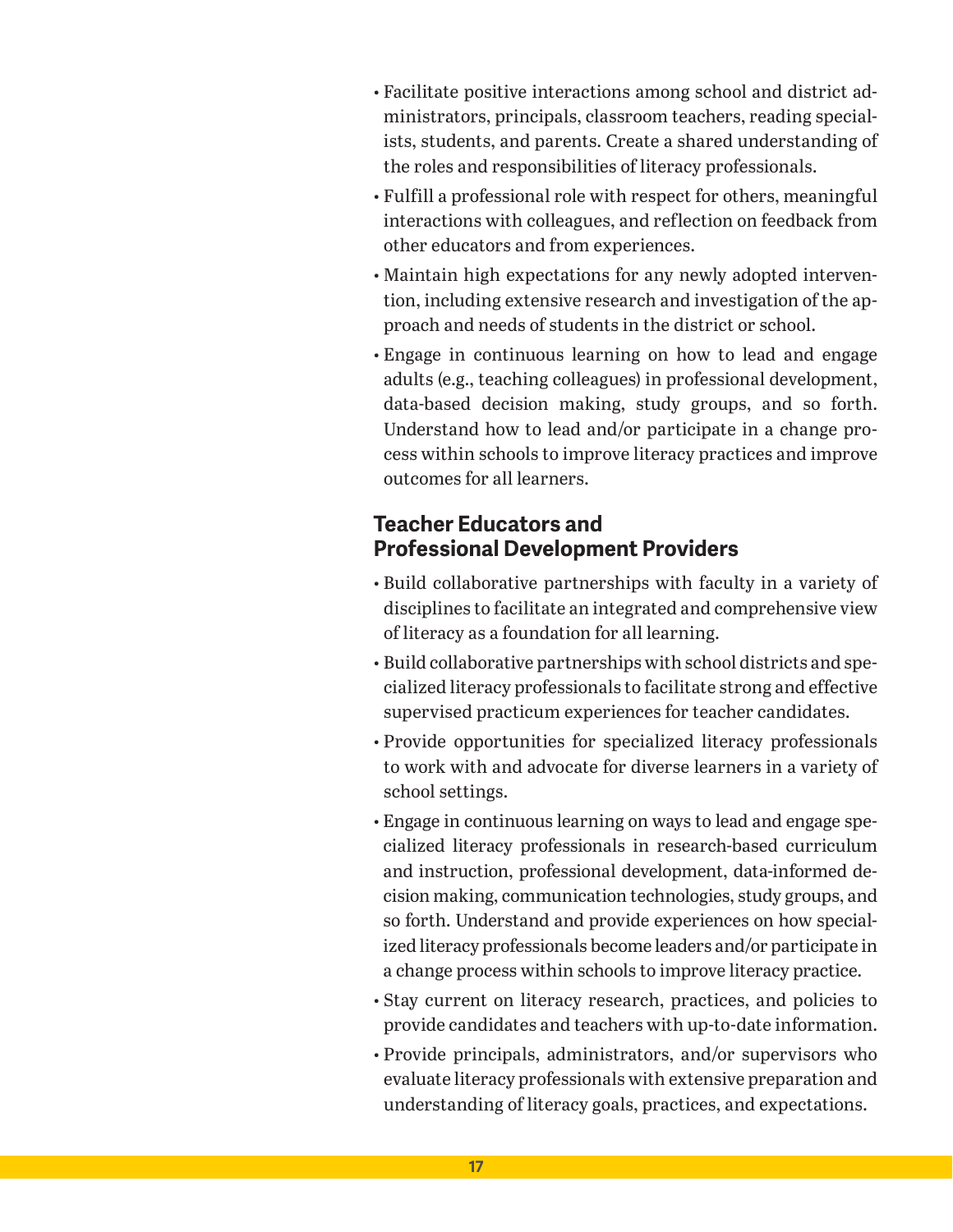## **REFERENCES**

- Allington, R.L., & Walmsley, S.A. (Eds.). (2007). *No quick fix, the RTI edition: Rethinking literacy programs in America's elementary schools*. New York, NY: Teachers College Press; Newark, DE: International Reading Association.
- Bean, R.M. (2004). Promoting effective literacy instruction: The challenge for literacy coaches. *The California Reader*, *37*(3), 58–63.
- Bean, R.M. (2015). *The reading specialist: Leadership and coaching for the classroom, school, and community* (3rd ed.). New York, NY: Guilford.
- Bean, R.M., Cassidy, J., Grumet, J.E., Shelton, D.S., & Wallis, S.R. (2002). What do reading specialists do? Results from a national survey. *The Reading Teacher*, *55*(8), 736–744.
- Bean, R.M., Dole, J.A., Nelson, K.L., Belcastro, E.G., & Zigmond, N. (2015). The sustainability of a national reading reform initiative in two states. *Reading & Writing Quarterly*, *31*(1), 30–55. [doi:10.1080/10573569](http://dx.doi.org/10.1080/10573569.2013.857947) [.2013.857947](http://dx.doi.org/10.1080/10573569.2013.857947)
- Bean, R.M., Draper, J.A., Hall, V., Vandermolen, J., & Zigmond, N. (2010). Coaches and coaching in Reading First schools: A reality check. *The Elementary School Journal*, *111*(1), 87–114. [doi:10.1086/653471](http://dx.doi.org/10.1086/653471)
- Bean, R.M., & Eisenberg, E. (2009). Literacy coaching in middle and high schools. In K.D. Wood & W.E. Blanton (Eds.), *Literacy instruction for adolescents: Researchbased practice* (pp. 107–124). New York, NY: Guilford.
- Bean, R.M., Kern, D., Goatley, V., Ortlieb, E., Shettel, J., Calo, K., ... Cassidy, J. (2015). Specialized literacy professionals as literacy leaders: Results of a national survey. *Literacy Research and Instruction*, *54*(2), 83–114.
- Bean, R., & Lillenstein, J. (2012). Response to Intervention and the changing roles of schoolwide personnel. *The Reading Teacher*, *65*(7), 491–501. [doi:10.1002/TRTR.01073](http://dx.doi.org/10.1002/TRTR.01073)
- Bean, R.M., Swan, A.L., & Knaub, R. (2003). Reading specialists in schools with exemplary reading programs: Functional, versatile, and prepared. *The Reading Teacher*, *56*(5), 446–455.
- Bean, R.M., & Swan Dagen, A. (Eds.). (2012). *Best practices of literacy leaders: Keys to school improvement*. New York, NY: Guilford.
- Biancarosa, G., Bryk, A.S., & Dexter, E.R. (2010). Assessing the value-added effects of Literacy Collaborative professional development on student

learning. *The Elementary School Journal*, *111*(1), 7–34. [doi:10.1086/653468](http://dx.doi.org/10.1086/653468)

- Bryk, A.S., Sebring, P.B., Allensworth, E., Luppescu, S., & Easton, J.Q. (2010). *Organizing schools for improvement: Lessons from Chicago*. Chicago, IL: University of Chicago Press.
- Bursuck, B., & Blanks, B. (2010). Evidence-based early reading practices within a Response to Intervention system. *Psychology in the Schools*, *47*(5), 421–431.
- Calo, K.M., Sturtevant, E.G., & Kopfman, K.M. (2015). Literacy coaches' perspectives of themselves as literacy leaders: Results from a national study of K–12 literacy coaching and leadership. *Literacy Research and Instruction*, *54*(1), 1–18. [doi:10.1080/19388071.2014](http://dx.doi.org/10.1080/19388071.2014.941050) [.941050](http://dx.doi.org/10.1080/19388071.2014.941050)
- Coburn, C.E., & Woulfin, S.L. (2012). Reading coaches and the relationship between policy and practice. *Reading Research Quarterly*, *47*(1), 5–30. [doi:10.1002/](http://dx.doi.org/10.1002/RRQ.008) [RRQ.008](http://dx.doi.org/10.1002/RRQ.008)
- Costello, K.A., Lipson, M.Y., Marinak, B., & Zolman, M.F. (2010). New roles for educational leaders: Starting and sustaining a systemic approach to RTI. In M.Y. Lipson & K.K. Wixson (Eds.), *Successful approaches to RTI: Collaborative practices for improving K–12 literacy* (pp. 231–260). Newark, DE: International Reading Association.
- Darling-Hammond, L. (2010). *The flat world and education: How America's commitment to equity will determine our future*. New York, NY: Teachers College Press.
- Dean, M.J., Dyal, A., Wright, J.V., Carpenter, L.B., & Austin, S. (2012). Principals' perceptions of the effectiveness and necessity of reading coaches within elementary schools. *Reading Improvement*, *49*(2), 38–51.
- Denton, C.A., Swanson, E.A., & Mathes, P.G. (2007). Assessment-based instructional coaching provided to reading intervention teachers. *Reading and Writing*, *20*(6), 569–590. [doi:10.1007/s11145-007-9055-0](http://dx.doi.org/10.1007/s11145-007-9055-0)
- Elish-Piper, L., & L'Allier, S.K. (2011). Examining the relationship between literacy coaching and student reading gains in grades K–3. *The Elementary School Journal*, *112*(1), 83–106. [doi:10.1086/660685](http://dx.doi.org/10.1086/660685)
- Galloway, E.P., & Lesaux, N.K. (2014). Leader, teacher, diagnostician, colleague, and change agent: A synthesis of the research on the role of the reading specialist in this era of RTI-based literacy reform. *The Reading Teacher*, *67*(7), 517–526. [doi:10.1002/trtr.1251](http://dx.doi.org/10.1002/trtr.1251)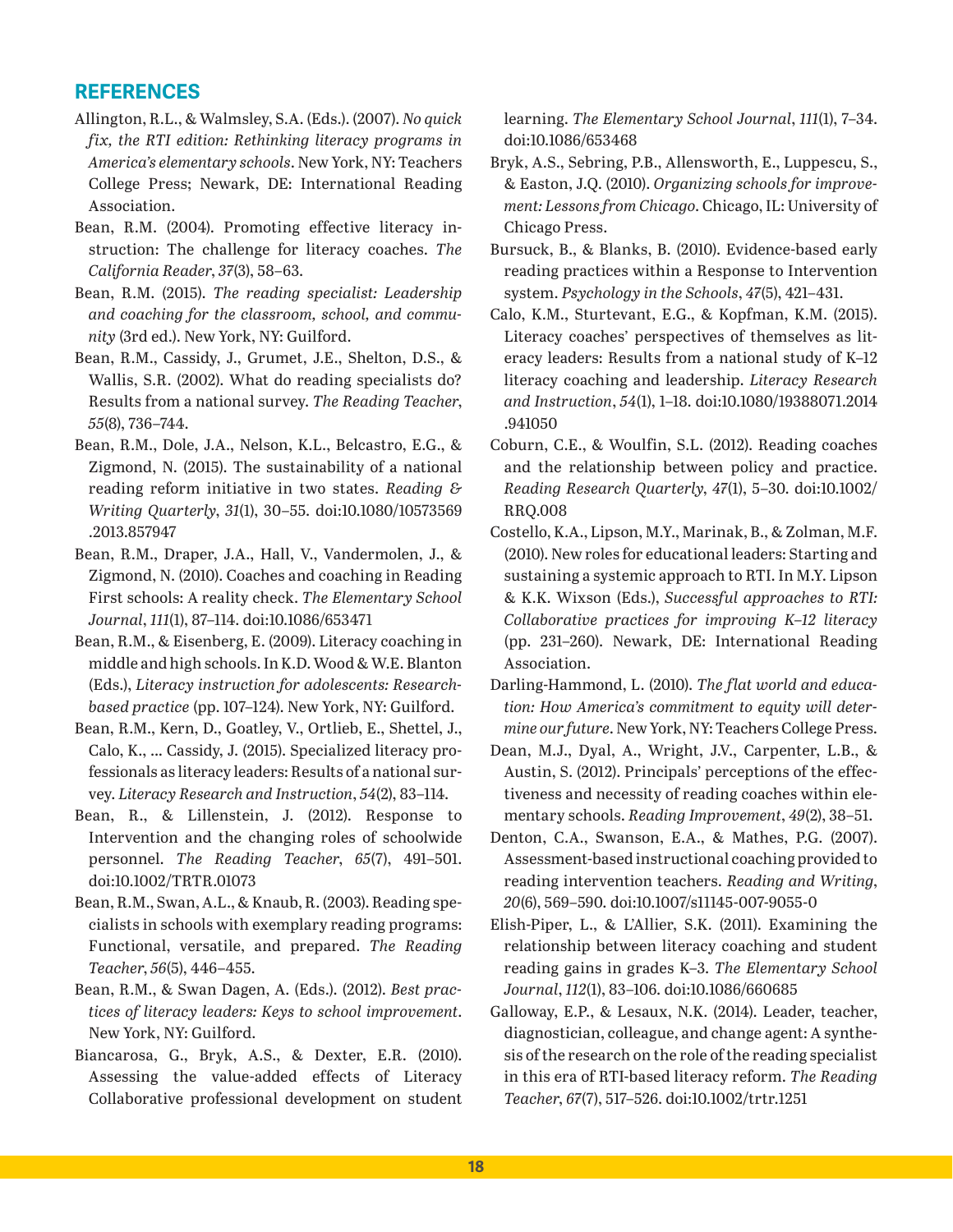- Goe, L. (2013). Can teacher evaluation improve teaching? *Principal Leadership*, *13*(7), 24–29.
- Haager, D., Klingner, J., & Vaughn, S. (Eds.). (2007). *Evidence-based reading practices for Response to Intervention*. Baltimore, MD: Paul H. Brookes.
- Haertel, E.H., Rothstein, J., Amrein-Beardsley, A., & Darling-Hammond, L. (2011). *Getting teacher evaluation right: A brief for policymakers*. Washington, DC: American Educational Research Association & National Academy of Education.
- International Reading Association. (2000). *Teaching all children to read: The roles of the reading specialist* [Position statement]. Newark, DE: Author.
- International Reading Association. (2004). *The role and qualifications of the reading coach in the United States* [Position statement]. Newark, DE: Author.
- International Reading Association. (2006). *Standards for middle and high school literacy coaches*. Newark, DE: Author.
- International Reading Association. (2010). *Standards for reading professionals—revised 2010*. Newark, DE: Author.
- Ippolito, J., & Lieberman, J. (2012). Reading specialists and literacy coaches in secondary schools. In R.M. Bean & A. Swan Dagen (Eds.), *Best practices of literacy leaders: Keys to school improvement* (pp. 63–85). New York, NY: Guilford.
- Jacobs, V.A., & Ippolito, J. (2015). Improving comprehension of informational texts in the secondary classroom. In S.R. Parris & K. Headley (Eds.), *Comprehension instruction: Research-based best practices* (3rd ed., pp. 278–290). New York, NY: Guilford.
- Kinnucan-Welsch, K., Rosemary, C.A., & Grogan, P.R. (2006). Accountability by design in literacy professional development. *The Reading Teacher*, *59*(5), 426– 435. [doi:10.1598/RT.59.5.2](http://dx.doi.org/10.1598/RT.59.5.2)
- L'Allier, S., Elish-Piper, L., & Bean, R.M. (2010). What matters for elementary literacy coaching? Guiding principles for instructional improvement and student achievement. *The Reading Teacher*, *63*(7), 544– 554. [doi:10.1598/RT.63.7.2](http://dx.doi.org/10.1598/RT.63.7.2)
- Lockwood, J.R., McCombs, J.S., & Marsh, J. (2010). Linking reading coaches and student achievement: Evidence from Florida middle schools. *Educational Evaluation and Policy Analysis*, *32*(3), 372–388. [doi:10.3102/0162373710373388](http://dx.doi.org/10.3102/0162373710373388)
- Louis, K.S., Leithwood, K., Wahlstrom, K.L., & Anderson, S.E. (2010). *Investigating the links to improved*

*student learning: Final report of research findings*. Minneapolis: Center for Applied Research and Educational Improvement, University of Minnesota; Toronto, ON, Canada: Ontario Institute for Studies in Education at the University of Toronto; New York, NY: Wallace Foundation.

- Mason, P.A., & Ippolito, J. (2009). What is the role of the reading specialist in promoting adolescent literacy? In J. Lewis (Ed.), *Essential questions in adolescent literacy: Teachers and researchers describe what works in classrooms* (pp. 312–336). New York, NY: Guilford.
- Matsumura, L.C., Garnier, H.E., Correnti, R., Junker, B., & Bickel, D.D. (2010). Investigating the effectiveness of a comprehensive literacy coaching program in schools with high teacher mobility. *The Elementary School Journal*, *111*(1), 35–62. [doi:10.1086/653469](http://dx.doi.org/10.1086/653469)
- Matsumura, L.C., Garnier, H.E., & Spybrook, J. (2013). Literacy coaching to improve student reading achievement: A multi-level mediation model. *Learning and Instruction*, *25*, 35–48. [doi:10.1016/](http://dx.doi.org/10.1016/j.learninstruc.2012.11.001) [j.learninstruc.2012.11.001](http://dx.doi.org/10.1016/j.learninstruc.2012.11.001)
- Moje, E.B. (2008). Foregrounding the disciplines in secondary literacy teaching and learning: A call for change. *Journal of Adolescent & Adult Literacy*, *52*(2), 96–107. [doi:10.1598/JAAL.52.2.1](http://dx.doi.org/10.1598/JAAL.52.2.1)
- National Governors Association Center for Best Practices & Council of Chief State School Officers. (2010). *Common Core State Standards for English language arts and literacy in history/social studies, science, and technical subjects*. Washington, DC: Authors.
- Neuman, S.B., & Cunningham, L. (2009). The impact of professional development and coaching on early language and literacy instructional practices. *American Educational Research Journal*, *46*(2), 532–566. [doi:10.3102/0002831208328088](http://dx.doi.org/10.3102/0002831208328088)
- No Child Left Behind Act of 2001, Pub. L. No. 107-110, § 115, Stat. 1425 (2002).
- Quatroche, D.J., & Wepner, S.B. (2008). Developing reading specialists as leaders: New directions for program development. *Literacy Research and Instruction*, *47*(2), 99–115. [doi:10.1080/19388070701878816](http://dx.doi.org/10.1080/19388070701878816)
- Shanahan, C., & Shanahan, T. (2014). Does disciplinary literacy have a place in elementary school? *The Reading Teacher*, *67*(8), 636–639. [doi:10.1002/trtr.1257](http://dx.doi.org/10.1002/trtr.1257)
- Shanahan, T., & Shanahan, C. (2008). Teaching disciplinary literacy to adolescents: Rethinking contentarea literacy. *Harvard Educational Review*, *78*(1), 40– 59. [doi:10.17763/haer.78.1.v62444321p602101](http://dx.doi.org/10.17763/haer.78.1.v62444321p602101)